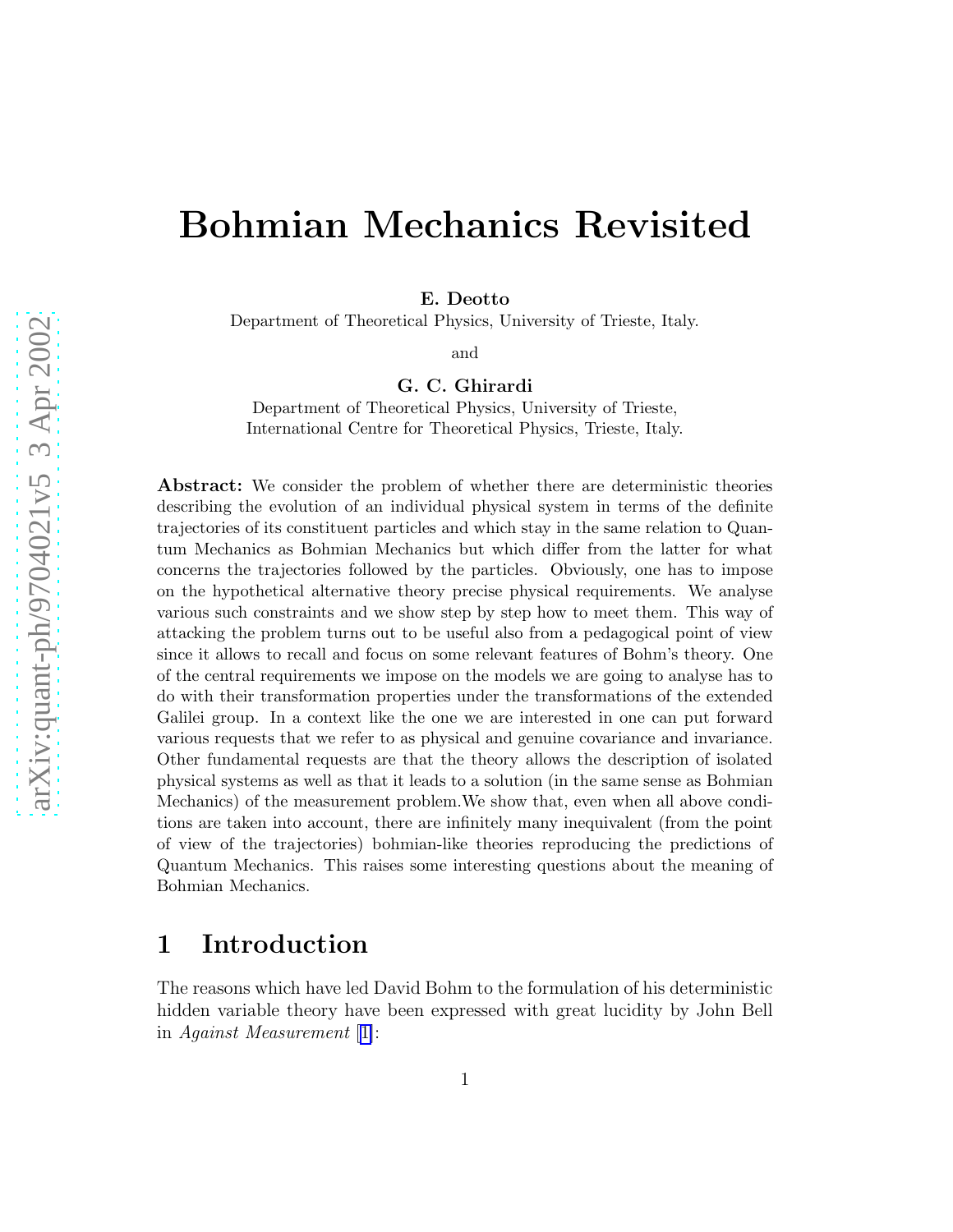"In the beginning, Schrödinger tried to interpret his wavefunction as giving somehow the density of stuff of which the world is made. He tried to think of an electron as represented by a wavepacket ... a wavefunction appreciably different from zero only over a small region in space. The extension of that region he thought of as the actual size of the electron ... his electron was a little bit fuzzy. At first he thought that small wavepackets, evolving according to the Schrödinger equation, would remain small. But that was wrong. Wavepackets diffuse, and with the passage of time become indefinitely extended, according to the Schrödinger equation. But however far the wavefunction has extended, the reaction of a detector to an electron remains spotty. So Schrödinger's realistic interpretation did not survive.

Then came the Born interpretation. The wavefunction gives not the density of stuff, but gives rather (on squaring its modulus) the density of probability. Probability of what, exactly? Not of the electron being there, but of the electron being found there, if its position is "measured".

Why this aversion to "being" and insistence on "finding"? The founding fathers were unable to form a clear picture of things on the remote atomic scale. They became very aware of the intervening apparatus, and of the need for a "classical" base from which to intervene on the quantum system. And so the shifty split.

The kinematics of the world, in this orthodox picture is given by a wavefunction (maybe more than one?) for the quantum part, and classical variables ... variables which have values ... for the classical part:

$$
(\Psi(t,q,...),X(t),...)
$$

The X's are somehow macroscopic. This is not spelled out very explicitly. The dynamics is not very precisely formulated either. It includes a Schrödinger equation for the quantum part, and some sort of classical mechanics for the classical part, and "collapse" recipes for their interactions.

It seems to me that the only hope of precision with this dual  $(\Psi, x)$  kinematics is to omit completely the shifty split, and let both  $\Psi$  and  $x(t)$  refer to the world as a whole. Then the  $x$ 's must not be confined to some vague macroscopic scale, but must extend to all scales. In the picture of de Broglie and Bohm, every particle is attributed a position  $x(t)$ . Then instrument pointers ... assemblies of particles, have positions, and experiments have results. The dynamics is given by the world Schrödinger equation  $plus$  precise "guiding" equations prescribing how the  $x(t)$ 's move under the influence of  $\Psi$ ".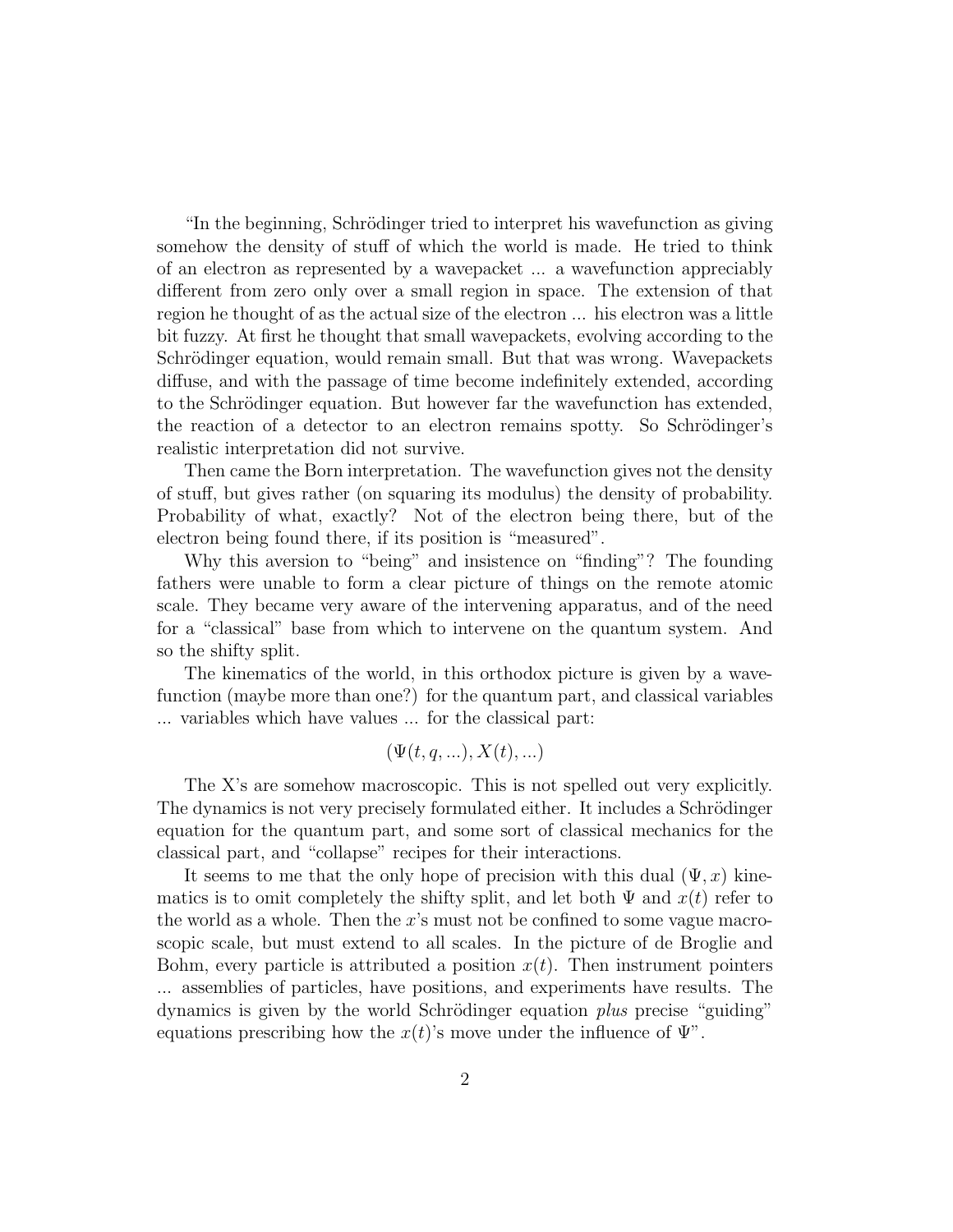These sentences describe the essence of Bohm's theory in a very lucid way. We consider it unnecessary to comment on its relevance and on the crucial role it has played for the debate on the conceptual foundations of Quantum Mechanics. As everybody knows, it allowed a deeper understanding of some basic features of the quantum aspects of natural phenomena. First of all, it has put into evidence the unappropriateness of von Neumann's conclusion about the impossibility of a deterministic completion of Quantum Mechanics. Secondly, it has been the main stimulus for Bell's investigations which have compelled the scientific community to face the nonlocal aspects of nature.

It is the purpose of this paper to investigate whether the bohmian program of reproducing the predictions of Quantum Mechanics within a framework in which particles have definite trajectories leads unavoidably, when some necessary general requirements are taken into account, to Bohmian Mechanics, or if other theories exhibiting the same features can be devised. The conclusion will be that there exists actually infinitely many such theories. This poses some interesting problems for the bohmian theory itself.

# 2 A short survey of Bohmian Mechanics and its more relevant features

Bohmian theory [2,3,4] is a hidden variable theory describing the states of individual physical systems in terms of their wavefunction  $\Psi(\mathbf{q}_1, \mathbf{q}_2, ..., \mathbf{q}_N; t)$ in configuration space and the actual positions  $\mathbf{Q}_k(t)$  of all particles of the system. The rules of the game are quite simple:

- Assign  $\Psi(\mathbf{q}_1, \mathbf{q}_2, ..., \mathbf{q}_N; 0)$  and  $\mathbf{Q}_k(0)$ .
- Consider the two evolution equations:

$$
i\hbar \frac{\partial \Psi(\mathbf{q}_1, \mathbf{q}_2, ..., \mathbf{q}_N; t)}{\partial t} = \hat{H} \Psi(\mathbf{q}_1, \mathbf{q}_2, ..., \mathbf{q}_N; t)
$$
\n(2.1)

$$
\frac{d\mathbf{Q}_k(t)}{dt} = \frac{\hbar}{m_k} \Im \frac{\Psi^*(\mathbf{q}_1, \mathbf{q}_2, ..., \mathbf{q}_N; t) \nabla_k \Psi(\mathbf{q}_1, \mathbf{q}_2, ..., \mathbf{q}_N; t)}{|\Psi(\mathbf{q}_1, \mathbf{q}_2, ..., \mathbf{q}_N; t)|^2} \bigg|_{\mathbf{q}_i = \mathbf{Q}_i}
$$
(2.2)

• Solve (2.1) for the initial condition  $\Psi(\mathbf{q}_1, \mathbf{q}_2, ..., \mathbf{q}_N; 0)$ , insert the solution in the r.h.s. of (2.2) and solve it for the initial conditions  $\mathbf{Q}_k(0)$ . In this way one uniquely determines  $\mathbf{Q}_k(t)$ .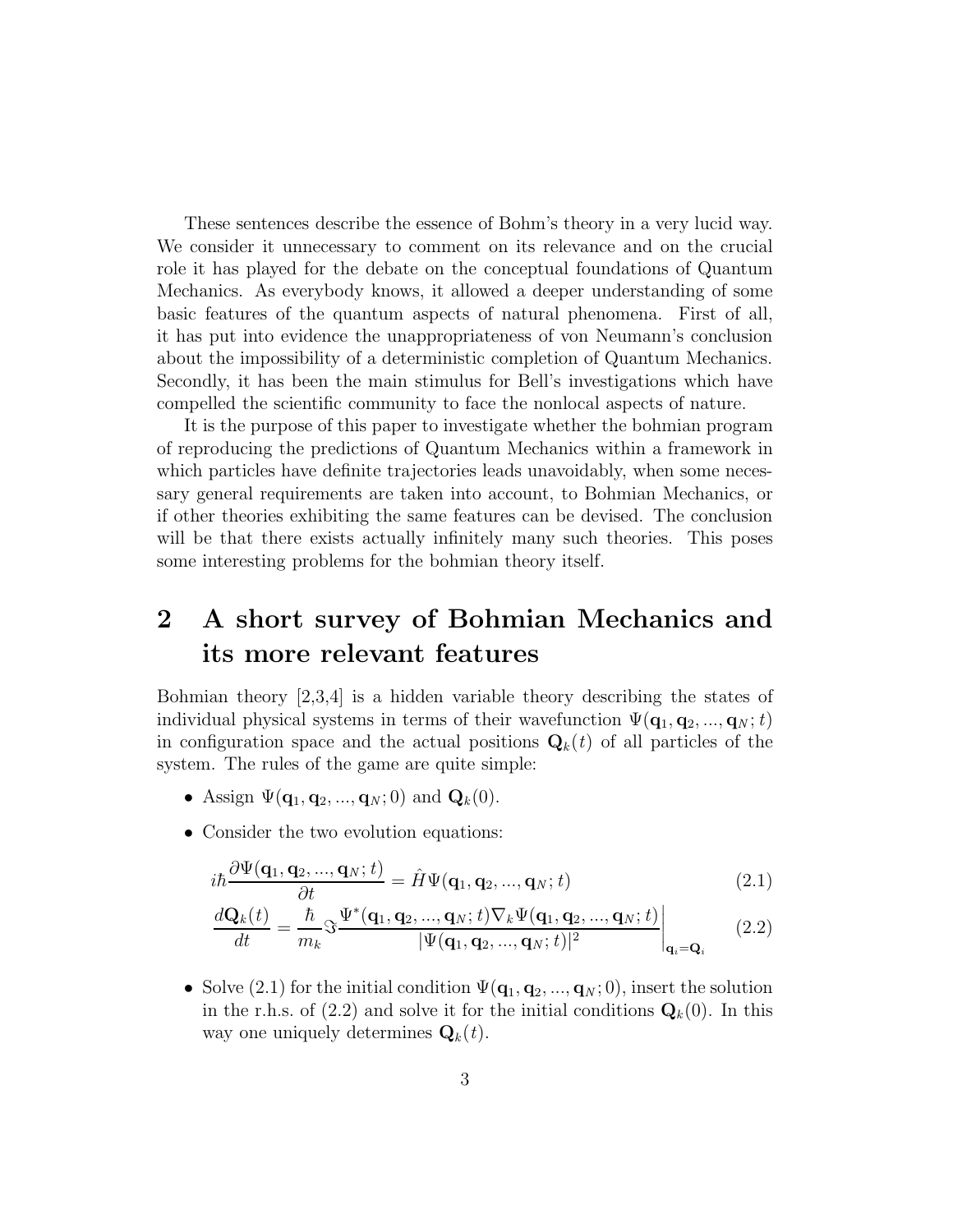The fundamental feature of the theory consists in the fact that if consideration is given to an ensemble of physical systems (all described by the same wavefunction  $\Psi(\mathbf{q}_1, \mathbf{q}_2, ..., \mathbf{q}_N; t)$  each containing N particles whose positions are<sup>1</sup>  $\mathbf{Q} = (\mathbf{Q}_1, \mathbf{Q}_2, ..., \mathbf{Q}_N)$  (evolving as prescribed by Eq. (2.2)) and such that the probability density  $\rho(\mathbf{Q}, t)$  for the configuration  $\mathbf{Q}$  satisfies:

$$
\rho(\mathbf{Q},0) = |\Psi(\mathbf{Q},0)|^2 \tag{2.3}
$$

then, the constituent particles of the systems of the ensemble follow trajectories such that one has, at all times:

$$
\rho(\mathbf{Q},t) = |\Psi(\mathbf{Q},t)|^2. \tag{2.4}
$$

The fact that Eq.  $(2.3)$  implies Eq.  $(2.4)$  is referred to as *equivariance* of the functional  $\rho^{\Psi} = |\Psi|^2$ . One can easily prove it as follows. If one considers the dynamical law specified by the velocity field<sup>2</sup>  $\mathbf{v}_{Bk}(\mathbf{Q}; t)$ :

$$
\frac{d\mathbf{Q}_k(t)}{dt} = \mathbf{v}_{Bk}(\mathbf{Q}; t); \tag{2.5}
$$

then, as is well known, the probability density  $\rho(\mathbf{Q}; t)$  for the configuration  $\mathbf{Q}$ obeys the continuity equation

$$
\frac{\partial \rho(\mathbf{Q};t)}{\partial t} + \sum_{k=1}^{N} \nabla_k \cdot [\rho(\mathbf{Q};t) \mathbf{v}_{Bk}(\mathbf{Q};t)] = 0.
$$
\n(2.6)

There follows that if we choose

$$
\mathbf{v}_{Bk}(\mathbf{Q};t) = \frac{\mathbf{j}_{QMk}(\mathbf{Q};t)}{|\Psi(\mathbf{Q};t)|^2},\tag{2.7}
$$

where  $\mathbf{j}_{QMK}(\mathbf{Q}; t)$  is the quantum mechanical current density for particle k:

$$
\mathbf{j}_{QMk}(\mathbf{Q};t) = \frac{\hbar}{m_k} \mathcal{S}[\Psi^*(\mathbf{Q};t)\nabla_k \Psi(\mathbf{Q};t)],\tag{2.8}
$$

<sup>&</sup>lt;sup>1</sup>From now on we will similarly use the shorthand **q** for  $(\mathbf{q}_1, \mathbf{q}_2, ..., \mathbf{q}_N)$ .

 ${}^{2}$ Eq. (2.5) is meaningful only if the velocity field is assumed to be one-valued and to satisfy appropriate regularity properties which we will discuss below.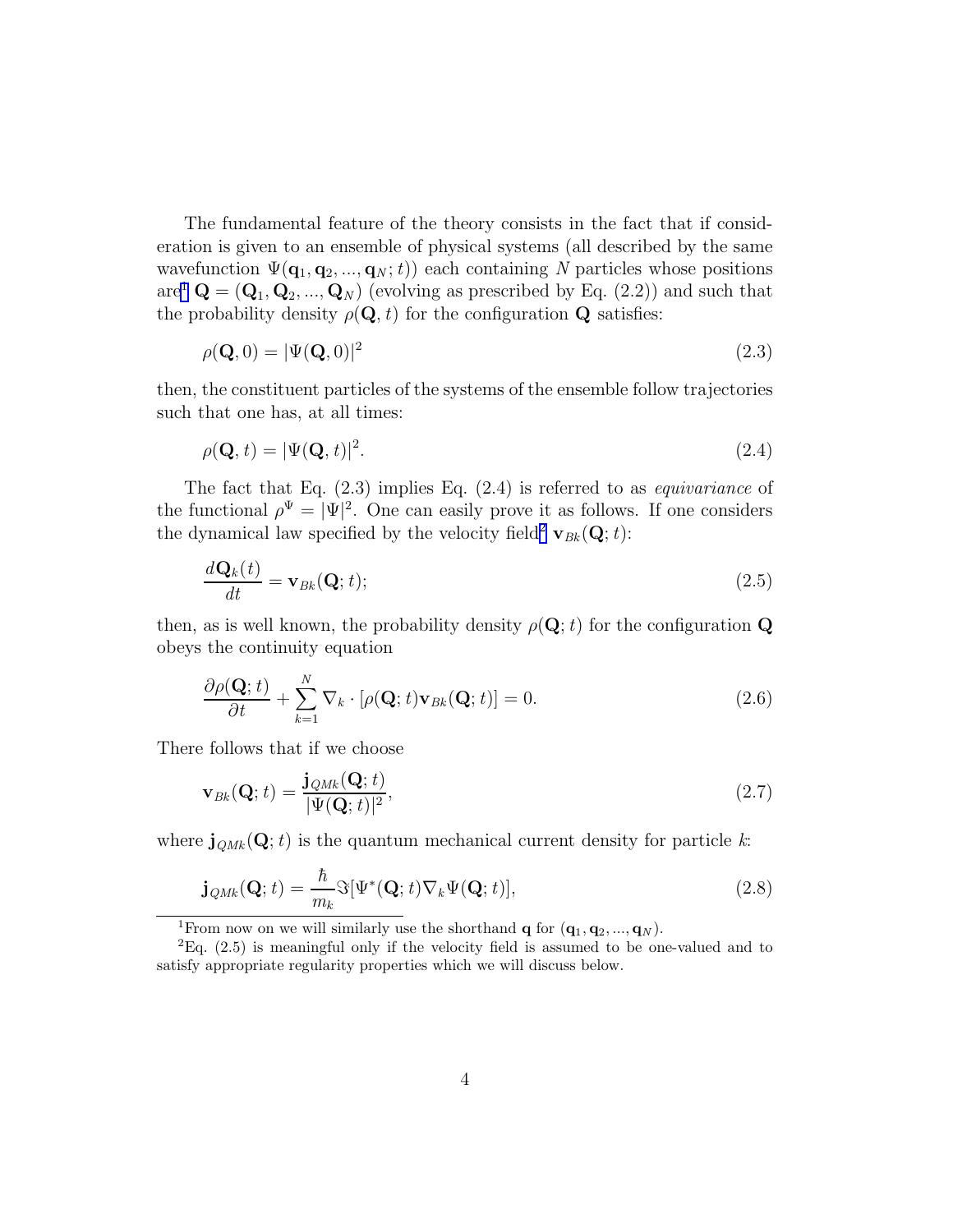then the solution of equation (2.6) (given the initial condition (2.3)) is  $\rho(\mathbf{Q}, t) =$  $|\Psi(\mathbf{Q}, t)|^2$  as it is easily seen by taking into account the quantum continuity equation:

$$
\frac{\partial |\Psi(\mathbf{Q};t)|^2}{\partial t} + \sum_{k=1}^{N} \nabla_k \cdot [\mathbf{j}_{QMk}(\mathbf{Q};t)] = 0.
$$
 (2.9)

Before concluding this brief account of Bohmian Mechanics we would like to recall some relevant points:

- In the bohmian spirit, Standard Quantum Mechanics (SQM) is considered as an incomplete theory. To describe an individual system, besides its wavefunction one needs further (hidden) variables: the positions! The repetition of the preparation procedure leading to  $\Psi(\mathbf{q};0)$  leads to a distribution of the hidden variables such that (2.3) holds. The precise trajectories followed by the particles are such to reproduce at all times the distribution of the outcomes of position measurements predicted by SQM.
- Each particle of the universe has at all times a precise position.
- No other assumption is made: there are no measurements, no wavepacket reductions and so on.
- There are contextual aspects giving rise to problems of remarkable epistemological relevance if one pretends that knowledge of the hidden variables determines the precise value of any conceivable observable of the standard formulation. All such problems are overcome simply by taking the attitude that what the theory is about are the positions and the trajectories of all particles and nothing else. With reference to the remarks by Bell in the above quotation, the theory claims that  $|\Psi(\mathbf{Q}; t)|^2$  gives the probability density of the configuration being  $Q$  at time t and not, as SQM, the probability density of finding the outcome  $Q$  if a measurement is performed.

We would also like to point out that, recently, there have been extremely interesting investigations[[5\]](#page-32-0) aimed to clarify the so called Quantum Equilibrium Hypothesis, i.e. in which sense the initial condition  $\rho(\mathbf{Q}, 0) = |\Psi(\mathbf{Q}, 0)|^2$ comes about. Note that if this condition is not satisfied by the members of the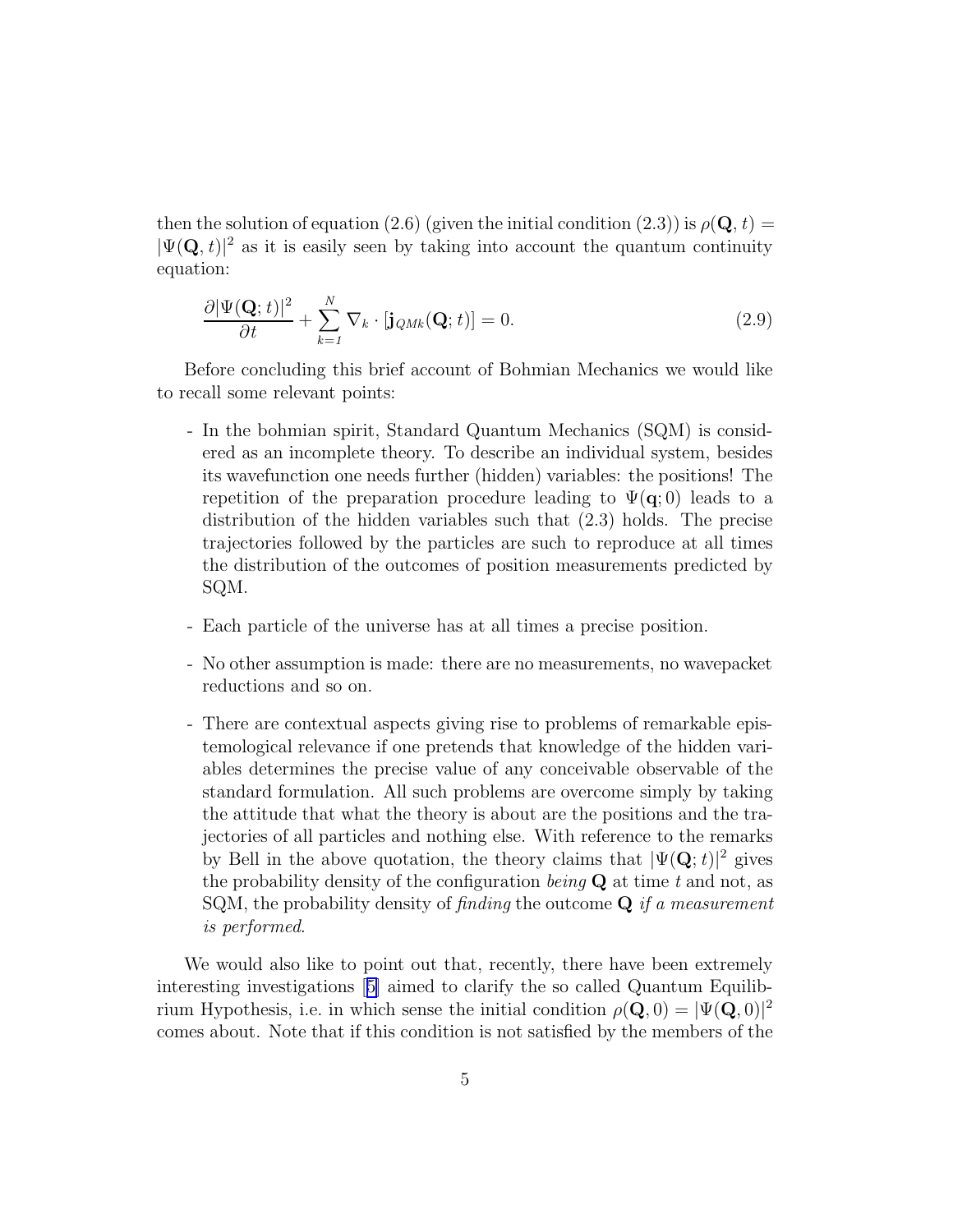<span id="page-5-0"></span>ensemble and bohmian evolution equations hold, then the actual distribution at time t would contradict the predictions of SQM. Similarly, there have been detailed analysis[[6\]](#page-32-0) proving the uniqueness and the global existence of the solutions of the dynamical equation (2.5) for the trajectories, a highly nontrivial problem due, e.g., to the possible vanishing of the wavefunction or to its behaviour at infinity. It is important to stress that such investigations refer to the theory as it has been presented, i.e. with the prescription that the velocity field is precisely the one defined above in terms of the wavefunction.

This last remark has to be kept in mind to fully appreciate the problem to which the present paper is addressed: we will not question the uniqueness of the solutions for a given velocity field, but of the velocity field itself, i.e. we will face the problem of whether there are theories which are equivalent to SQM in the same sense of Bohmian Mechanics, but which describe the evolution in terms of different trajectories.

#### 3 Is Bohmian Mechanics Unique?

As just mentioned, the question we are interested in is the following. Suppose we devise a theory which completes Quantum Mechanics by exhibiting the feature that all particles follow definite trajectories and thus have at any time definite positions. The only allowed ingredients of the theory are the wavefunction and the particle positions. Does such a request lead unavoidably to Bohmian Mechanics? That this is not the case can be shown in a very elementary way. One keeps the statevector and the Schrödinger evolution equation for it and one changes the dynamical equation for the trajectories by adding to the bohmian velocity term  $\mathbf{v}_{Bk}(\mathbf{Q}; t)$  an additional velocity field  $\mathbf{v}_{Ak}(\mathbf{Q}; t)$ given by:

$$
\mathbf{v}_{Ak}(\mathbf{Q};t) = \frac{\mathbf{j}_{Ak}(\mathbf{Q};t)}{|\Psi(\mathbf{Q};t)|^2},\tag{3.1}
$$

where  $\mathbf{j}_{Ak}(\mathbf{Q}; t)$  satisfies:

$$
\sum_{k=1}^{N} \nabla_k \cdot \mathbf{j}_{Ak}(\mathbf{Q}; t) = 0 \tag{3.2}
$$

One can then argue as follows. The equation:

$$
\frac{d\mathbf{Q}_k(t)}{dt} = \mathbf{v}_{Bk}(\mathbf{Q}; t) + \mathbf{v}_{Ak}(\mathbf{Q}; t)
$$
\n(3.3)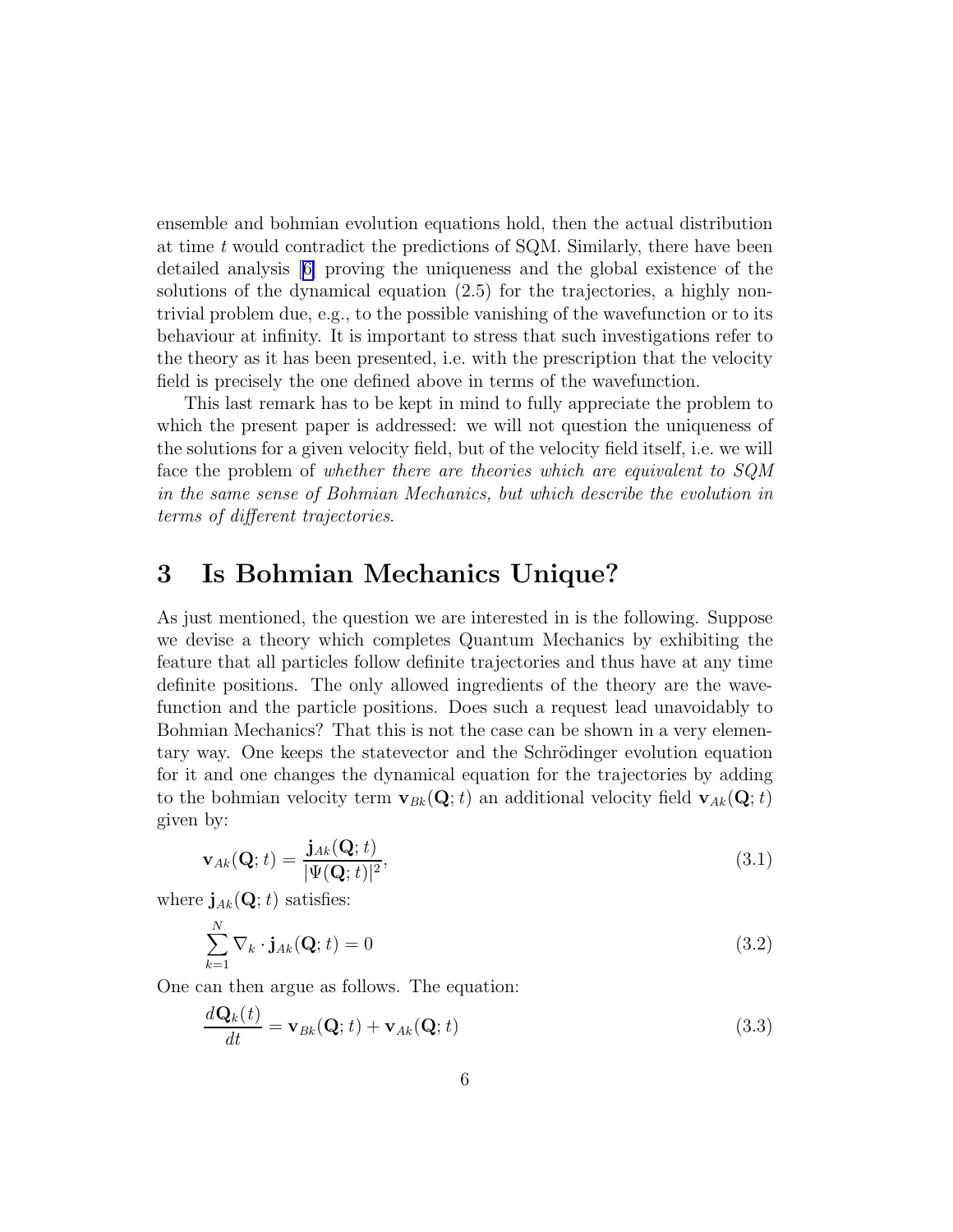implies

$$
\frac{\partial \rho(\mathbf{Q};t)}{\partial t} + \sum_{k=1}^{N} \nabla_k \cdot \{ \rho(\mathbf{Q};t) [\mathbf{v}_{Bk}(\mathbf{Q};t) + \mathbf{v}_{Ak}(\mathbf{Q};t)] \} = 0.
$$
 (3.4)

It is then obvious that the function

$$
\rho(\mathbf{Q},t) = |\Psi(\mathbf{Q};t)|^2 \tag{3.5}
$$

is the solution of Eq. (3.4) satisfying the condition  $\rho(\mathbf{Q},0) = |\Psi(\mathbf{Q},0)|^2$  as a consequence of the SQM continuity equation since, with the choice (3.5), the last term of Eq.  $(3.4)$  vanishes in virtue of  $(3.2)$ . We stress that Eq.  $(3.3)$ implies that, in general, the trajectories are different from those of Bohmian Mechanics which are characterised by  $\mathbf{v}_{Ak}(\mathbf{Q}; t) = 0$ .

Obviously, one must be particularly careful in choosing the new velocity field to guarantee the existence, uniqueness and globality of the solution. Even more, the regularity conditions for the velocity field which make legitimate to pass from Eq. (3.3) to (3.4) could fail to hold. These problems will be dealt with in the next Sections.

We mention that E. Squires[[7\]](#page-32-0) has considered a modification of this type in which  $\mathbf{j}_{Ak}(\mathbf{Q}; t)$  was simply a constant current. Unfortunately, such a choice implies that there are particles which flow in and out at infinity, so that particles can be "created" and/or "destroyed", a physically unacceptable fact in the present context. Moreover, the theory turns out to be non-covariant (see below). For these reasons Squires himself has considered unviable the line of thought we are pursuing here.

#### 4 Sufficient conditions for the velocity field

The considerations of the final part of the previous Section could lead one to think that the necessary mathematical and physical requirements which have to be imposed to the theory, would reduce the family of possible dynamical models we are envisaging to Bohmian Mechanics itself. As we shall show, this is not the case, but, on the contrary, there are infinitely many sensible bohmian-like model theories with different trajectories.

For what concerns the mathematical properties of the velocity field which guarantee the existence of the trajectories and the validity of the continuity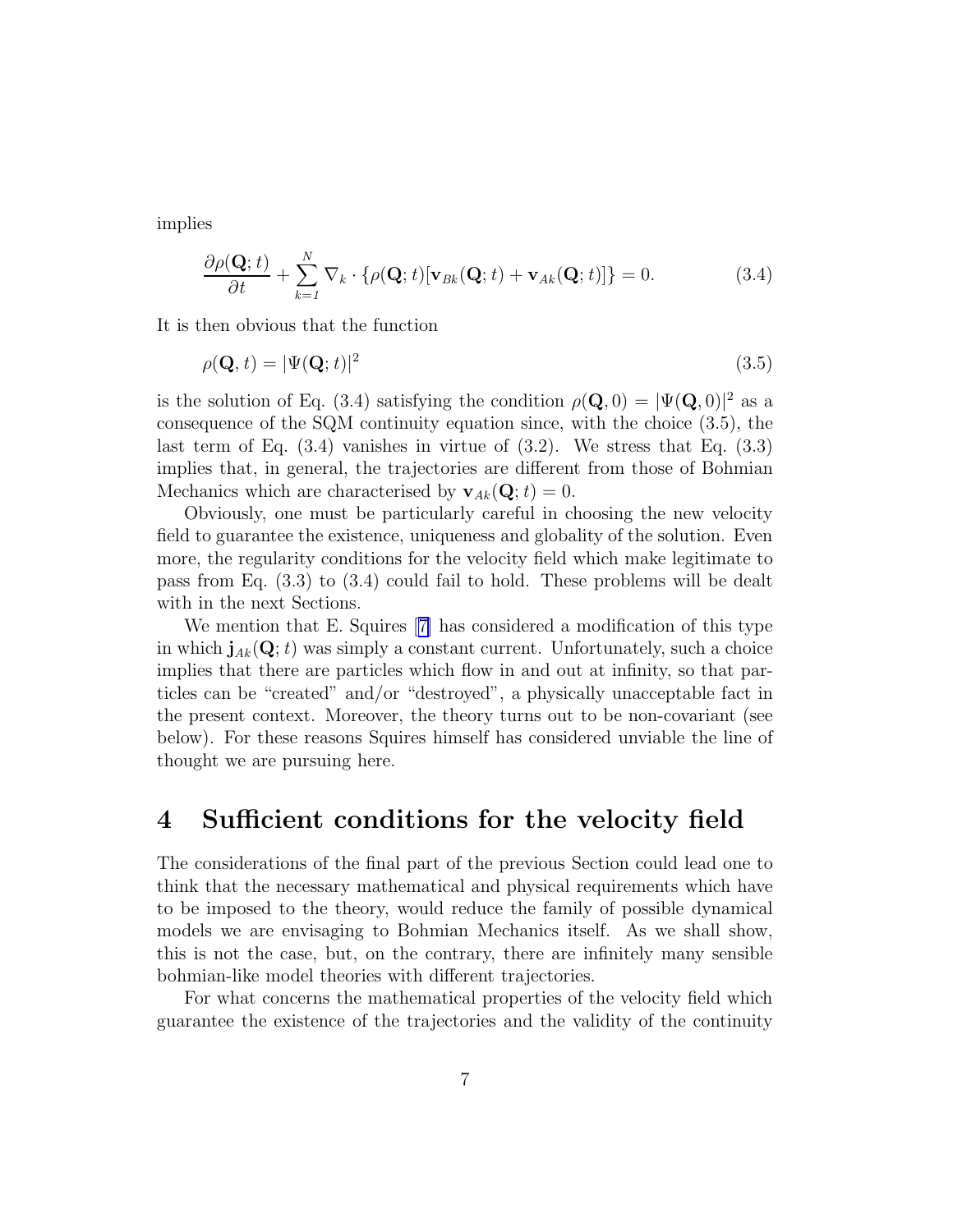equation, we do not want to be too technical. We will limit ourselves to point out that if the additional velocity field is defined everywhere and continuous and not diverging more than linearly at infinity, no particle can reach infinity in a finite time, the flux vanishes at infinity and thus the model is physically sensible. In refs.[[6](#page-32-0)] the implications of the occurrence of possible singularities of the velocity field in the standard bohmian framework have been discussed and proved to have no unacceptable consequences. Here we will not go through such a detailed mathematical analysis of the properties of the additional velocity fields and we will suppose that the expressions we will introduce do not give rise to any problem.

In the next Section we start by imposing necessary physical requests on the models we are envisaging by analysing the delicate problem, within a context like ours, of the appropriate covariance and invariance requirements for the theory.

## 5 Covariance and Invariance: Genuine versus Physical

It is important to focus on the particular aspects that the problem of covariance acquires in a context like Bohmian Mechanics. We will obviously deal with the transformations of the Galilei group. There are different requests that one can put forward and that we will denote as genuine and physical covariance requirements. In fact, one should keep clearly in mind, as shown in ref. [5], that as a consequence of absolute uncertainty, the hidden variables of the theory are unaccessible. Thus, if one considers as meaningful only what the theory claims to be physically accessible, one could be satisfied with the request that different observers agree on the "objective" probability density for the various configurations at a given time. Since the class of theories we are envisaging are assumed to give configuration probability densities in agreement with those of Standard Quantum Mechanics, such "physical" covariance conditions turn out to be automatically satisfied.

However, as Bell[[8\]](#page-33-0) has appropriately stressed, for a theory like the one under consideration one should impose requests which go beyond the one of simple agreement with experiment. He demands that the theory does not admit any (even hidden) preferred reference frame. In simpler words, what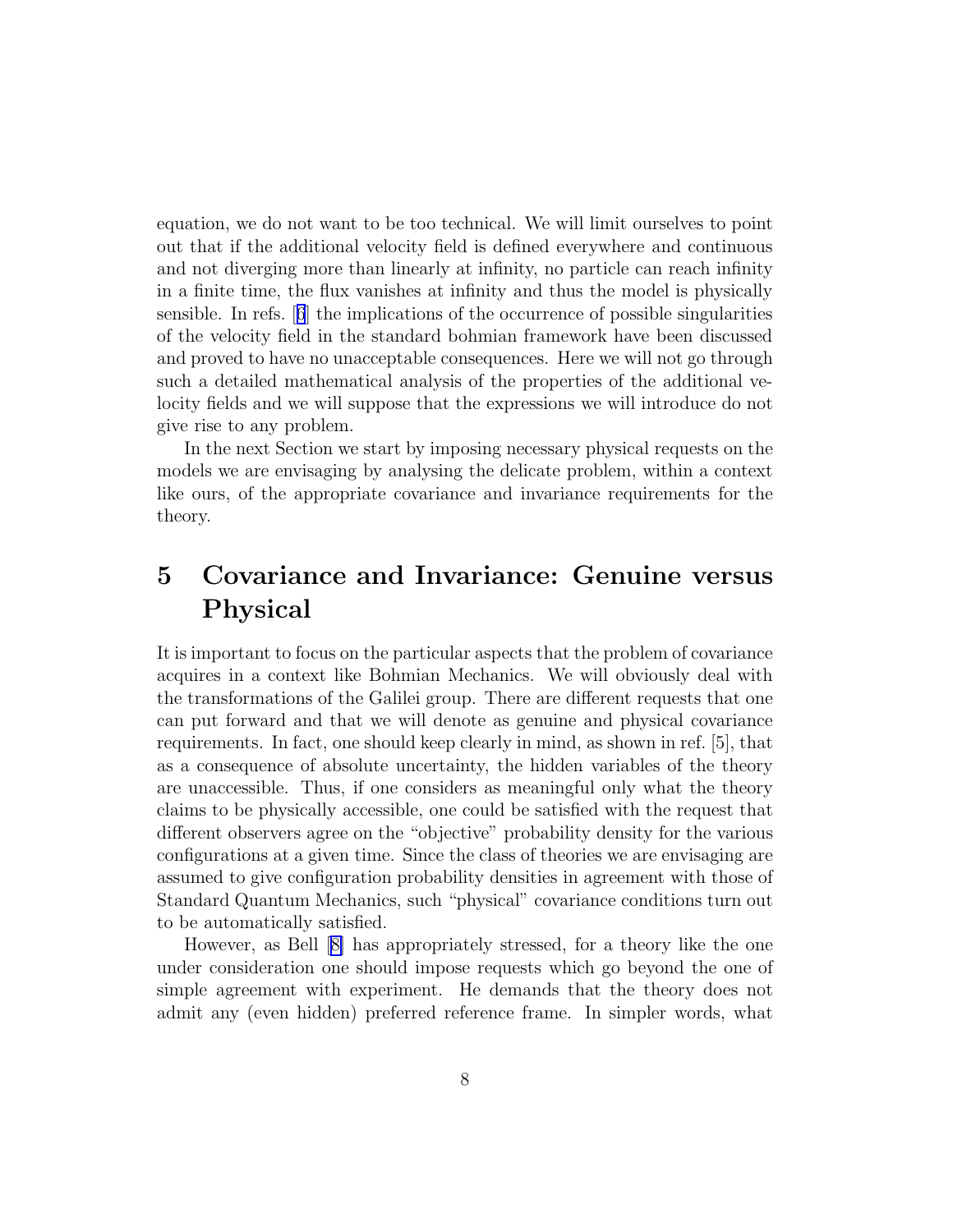Bell requires is that observers related to one another by a transformation of the Galilei group agree on the (unaccessible) trajectories that the particles follow. If this happens the theory is said to be genuinely covariant.

In the case in which the underlying quantum problem exhibits invariance under the transformations of the Galilei group, a similar distinction could be made with reference to the bohmian-like models we are considering. In particular, in such a case, the request of genuine invariance amounts to demanding that observers connected by a transformation of the Galilei group which consider systems in the "same"  $\frac{1}{2}$  in their own language  $\frac{1}{2}$  initial conditions (thus corresponding to objectively different physical situations) will agree on the trajectory that each individual particle follows.

In our case, since the Schrödinger equation already satisfies the covariance and/or invariance requests, we can limit our considerations to the properties of the velocity fields determining the trajectories. We will discuss in detail only the case of special Galilei transformations and we will mention the transformation properties of the velocity field for the other transformations of the Galilei group. As we will see, Bohmian Mechanics in its standard form is physically and genuinely covariant and, consequently, invariant if the corresponding quantum problem is invariant under the transformations of the Galilei group.

#### 6 Special Galilei Transformations

Let us discuss, first of all, how the bohmian velocity field  $\mathbf{v}_{Bk}(\mathbf{Q}; t)$  changes under a special Galilei transformation:

$$
\begin{cases} \mathbf{q}'_i = \mathbf{q}_i - \mathbf{v}t \\ t' = t. \end{cases} \tag{6.1}
$$

To this purpose let us suppose that an observer O considers a specific initial wavefunction  $\Psi(\mathbf{q},0)$  and a specific configuration  $\mathbf{Q}(0)$ . By using Eq. (2.1) and the precise prescription (2.7) of the theory, he determines the wavefunction  $\Psi(\mathbf{q}, t)$  and the velocity field  $\mathbf{v}_{Bk}(\mathbf{Q}; t)$ . In turn, such a field, when inserted into  $(2.5)$ , uniquely determines the trajectory  $\mathbf{Q}(t)$ . Another observer O' considers the same *objective* wavefunction<sup>3</sup> in his language  $\Psi'(\mathbf{q}';0) = \Psi(\mathbf{q}';0)$  and uses the same formal procedure as the original observer (i.e. it leaves  $\Psi'(\mathbf{q}';0)$  evolve

<sup>&</sup>lt;sup>3</sup>Obviously, in the case of an arbitrary transformation of the group in place of Eq.  $(6.1)$ , the functional dependence of  $\Psi'$  from its argument will be different from the one of  $\Psi$ . Note,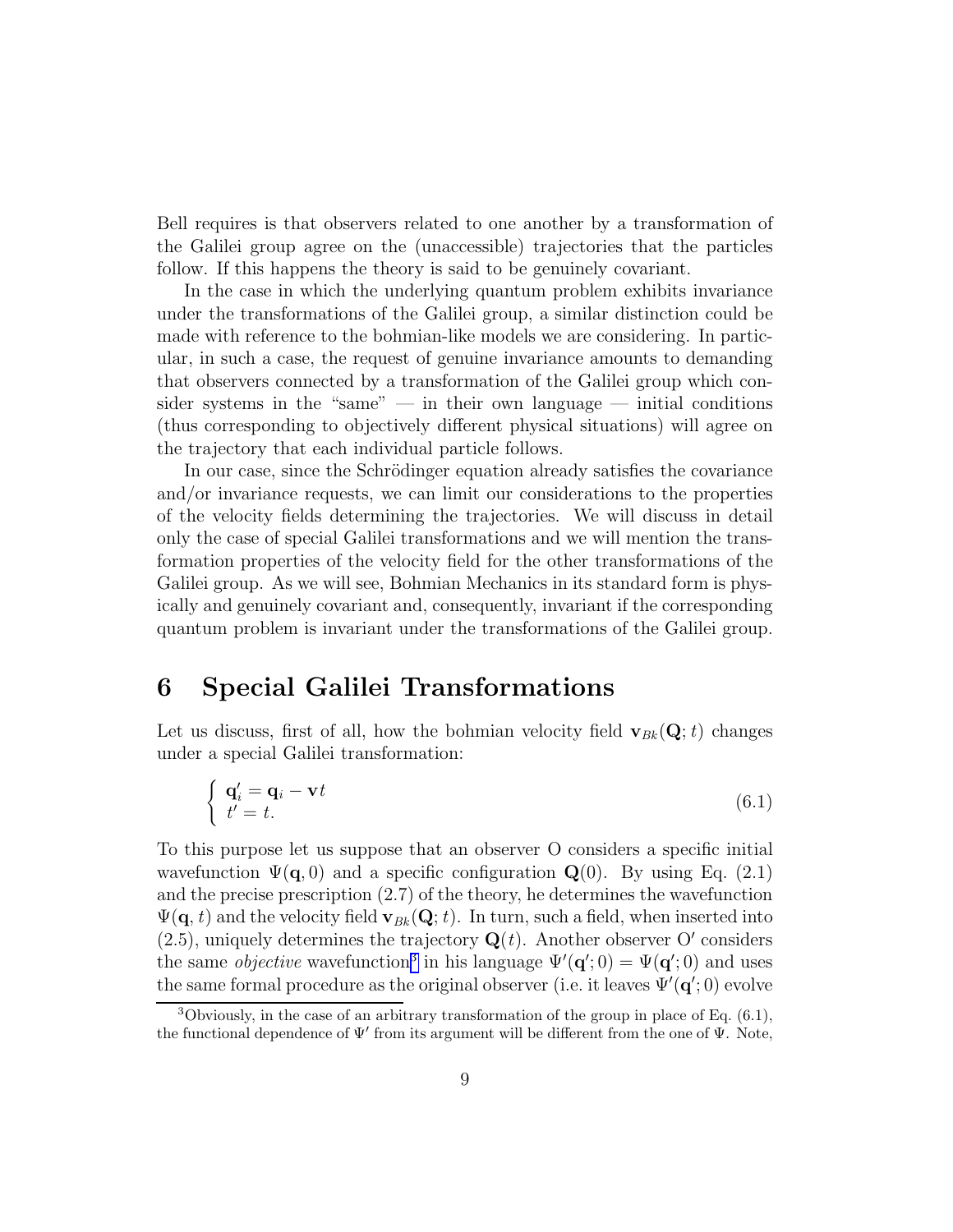according to his Hamiltonian, which may be different from the one of the original observer), evaluates the corresponding velocity field  $\mathbf{v}'_{Bk}(\mathbf{Q}'; t')$  and studies the evolution of the particle which initially is at the same objective point.

We recall [\[9](#page-33-0)] that the Galilei transformation (6.1) is implemented by the unitary operator

$$
\mathcal{G}_{\mathbf{v}}(t) = e^{-\frac{i}{2\hbar}Mv^2t}e^{-\frac{i}{\hbar}M\hat{\mathbf{Q}}\cdot\mathbf{v}}e^{\frac{i}{\hbar}\hat{\mathbf{P}}\cdot\mathbf{v}t},\tag{6.2}
$$

 $M = \sum_{i=1}^{N} m_i$  being the total mass and  $\hat{Q}, \hat{P}$  the centre-of-mass position and momentum operators, respectively.

Equation (6.2) shows that the wavefunctions for O', in his variables  $\mathbf{q}'_i$  and  $t'$ , is:

$$
\Psi'(\mathbf{q}';t') = \langle \mathbf{q}'|\mathcal{G}_{\mathbf{v}}(t')|\Psi,t\rangle = e^{-\frac{i}{2\hbar}Mv^2t}e^{-\frac{i}{\hbar}M\mathbf{q}'\cdot\mathbf{v}}\Psi(\mathbf{q}'_i+\mathbf{v}t',t').\tag{6.3}
$$

As we have seen in Section 2, the observer O determines the particle trajectories according to:

$$
\frac{d\mathbf{Q}_k(t)}{dt} = \mathbf{v}_{Bk}(\mathbf{Q}; t), \quad \mathbf{v}_{Bk}(\mathbf{Q}; t) = \frac{\hbar}{m_k} \Im \frac{\Psi^*(\mathbf{q}; t) \nabla_k \Psi(\mathbf{q}; t)}{|\Psi(\mathbf{q}; t)|^2} \bigg|_{\mathbf{q} = \mathbf{Q}} \tag{6.4}
$$

and the observer O' determines his own velocity field  $\mathbf{v}'_{Bk}(\mathbf{Q}'; t')$  by using the corresponding prescription, getting:

$$
\mathbf{v}'_{Bk}(\mathbf{Q}';t') = \frac{\hbar}{m_k} \mathcal{S} \frac{\Psi'^*(\mathbf{q}';t') \nabla'_k \Psi'(\mathbf{q}';t')}{|\Psi'(\mathbf{q}';t')|^2} \Big|_{\mathbf{q}'=\mathbf{Q}'}
$$
  
\n
$$
= \frac{\hbar}{m_k} \mathcal{S} \frac{\Psi(\mathbf{q}'_i + \mathbf{v}'_i, t') \nabla'_k \Psi(\mathbf{q}'_i + \mathbf{v}'_i, t')}{|\Psi(\mathbf{q}';t')|^2} \Big|_{\mathbf{q}'=\mathbf{Q}'} + \frac{\hbar}{m_k} \mathcal{S} \left( -\frac{i}{\hbar} m_k \mathbf{v} \right)
$$
  
\n
$$
= \mathbf{v}_{Bk}(\mathbf{Q}' + \mathbf{v}'t';t') - \mathbf{v}.
$$
 (6.5)

Since O' uses the equation:

$$
\frac{d\mathbf{Q}'_k(t')}{dt'} = \mathbf{v}'_{Bk}(\mathbf{Q}';t') = \mathbf{v}_{Bk}(\mathbf{Q}' + \mathbf{v}t';t') - \mathbf{v},\tag{6.6}
$$

if  $\mathbf{Q}_k(t)$  satisfies the first of Eqs. (6.4), then

$$
\mathbf{Q}'_k(t') = \mathbf{Q}_k(t) - \mathbf{v}t\tag{6.7}
$$

in fact, that the specific relation between  $\Psi$  and  $\Psi'$  derives also from the fact that, according to Eq. (6.1), for  $t = 0$   $\mathbf{q}' = \mathbf{q}$ .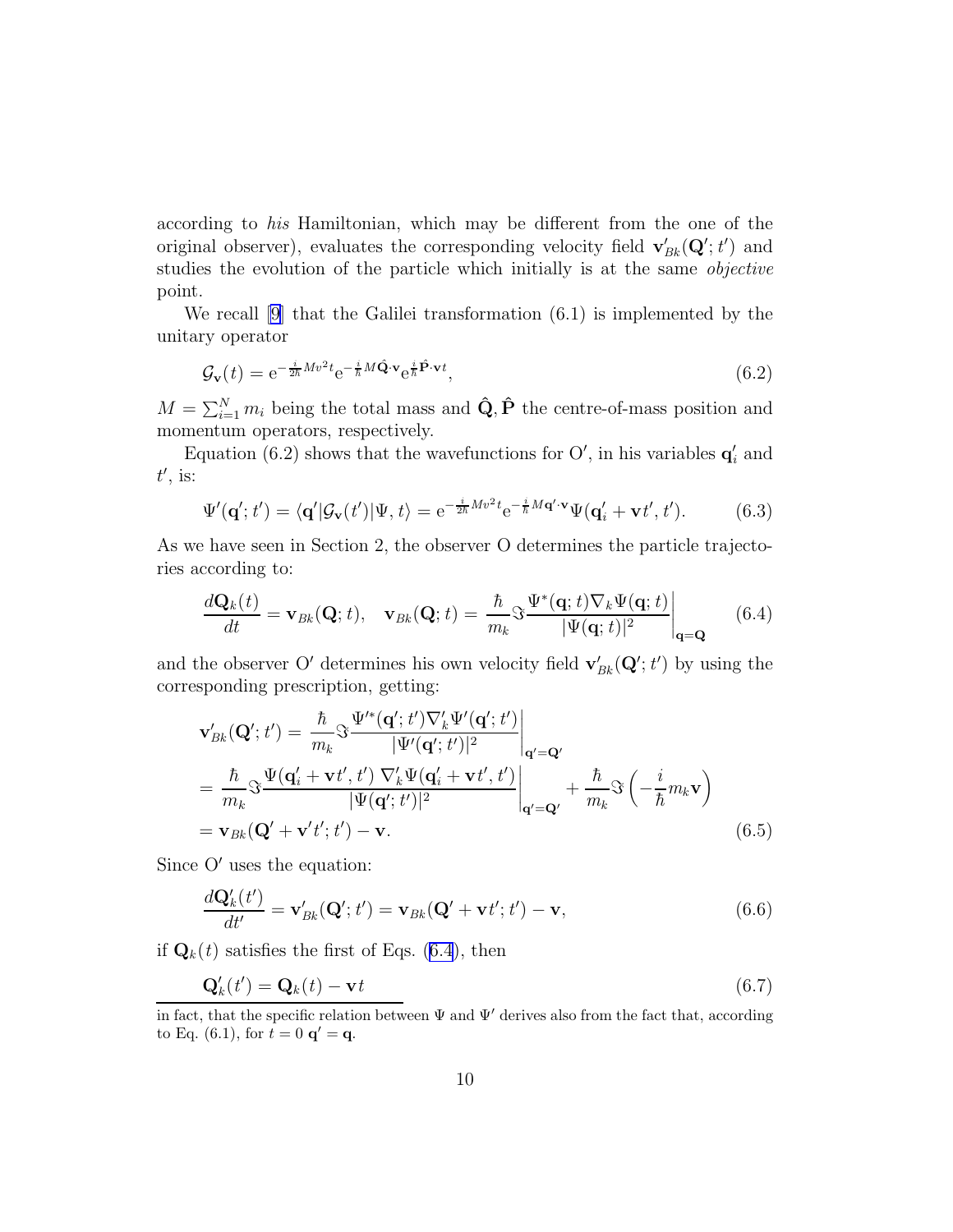<span id="page-10-0"></span>satisfies (6.6).

This proves the genuine covariance of the trajectories. Obviously, when the underlying quantum theory is invariant for the transformation considered, the Hamiltonian for O′ coincides with the one for O and the above procedure shows that if one considers the same $<sup>4</sup>$  wavefunction and the same initial conditions</sup> in the two reference frames, one gets exactly the same trajectories.

The conclusion is obvious: Bohmian Mechanics exhibits genuine covariance and/or invariance for special Galilei transformations. We simply list here the transformation properties which characterise the bohmian velocity field for all the transformations of the extended Galilei group:

|                       | i. Space translations: $\mathbf{v}_{Bk}'(\mathbf{Q}';t') = \mathbf{v}_{Bk}(\mathbf{Q}' + \mathbf{A};t')$     |       |
|-----------------------|--------------------------------------------------------------------------------------------------------------|-------|
|                       | ii. Time translations: $\mathbf{v}_{Bk}'(\mathbf{Q}'; t') = \mathbf{v}_{Bk}(\mathbf{Q}'; t' + \tau)$         |       |
| iii. Space rotations: | $\mathbf{v}_{Bk}'(\mathbf{Q}';t') = \mathcal{R}\mathbf{v}_{Bk}(\mathcal{R}^{-1}\mathbf{Q}';t')$              | (6.8) |
| iv. Galilei boosts:   | $\mathbf{v}_{Bk}(\mathbf{Q}';t') = \mathbf{v}_{Bk}(\mathbf{Q}'+\mathbf{v}t';t') - \mathbf{v}$                |       |
| v. Space reflection:  | $\mathbf{v}_{Bk}^{\prime}(\mathbf{Q}^{\prime};t^{\prime})=-\mathbf{v}_{Bk}(-\mathbf{Q}^{\prime};t^{\prime})$ |       |
| vi. Time reversal:    | ${\bf v}'_{Bk}({\bf Q}';t') = -{\bf v}_{Bk}({\bf Q}';-t').$                                                  |       |

These, in turn, guarantee the genuine covariance and/or invariance of the theory for the extended Galilei group.

#### 7 Looking for alternative models

As already stated, it is possible to find a whole family of model theories which attribute definite trajectories to the particles and, with respect to SQM, stay in the same relation as Bohm's theory. With reference to the case of a system of N particles and to the formalism of Section 3, let us suppose that we choose for the additional velocity field  $\mathbf{v}_{Ak}(\mathbf{Q}; t)$  the following expression:

$$
\mathbf{v}_{Ak}(\mathbf{Q};t) = \gamma_k \frac{\nabla_k \times \{|\Psi(\mathbf{q};t)|^2[\mathbf{v}_{Bk}(\mathbf{q};t)]\}}{|\Psi(\mathbf{q};t)|^2} \Big|_{\mathbf{q}=\mathbf{Q}}
$$
  

$$
= \frac{i\hbar\gamma_k \nabla_k \Psi}{m_k \Psi} \times \frac{\nabla_k \Psi^*}{\Psi^*} \Big|_{\mathbf{q}=\mathbf{Q}}.
$$
(7.1)

<sup>4</sup>Here, by the expression "the same", we mean that the functional dependence of the initial wavefunction and the numerical value of the initial position is the same for the two observers. Note that this means that they are considering two "objectively different" physical situations.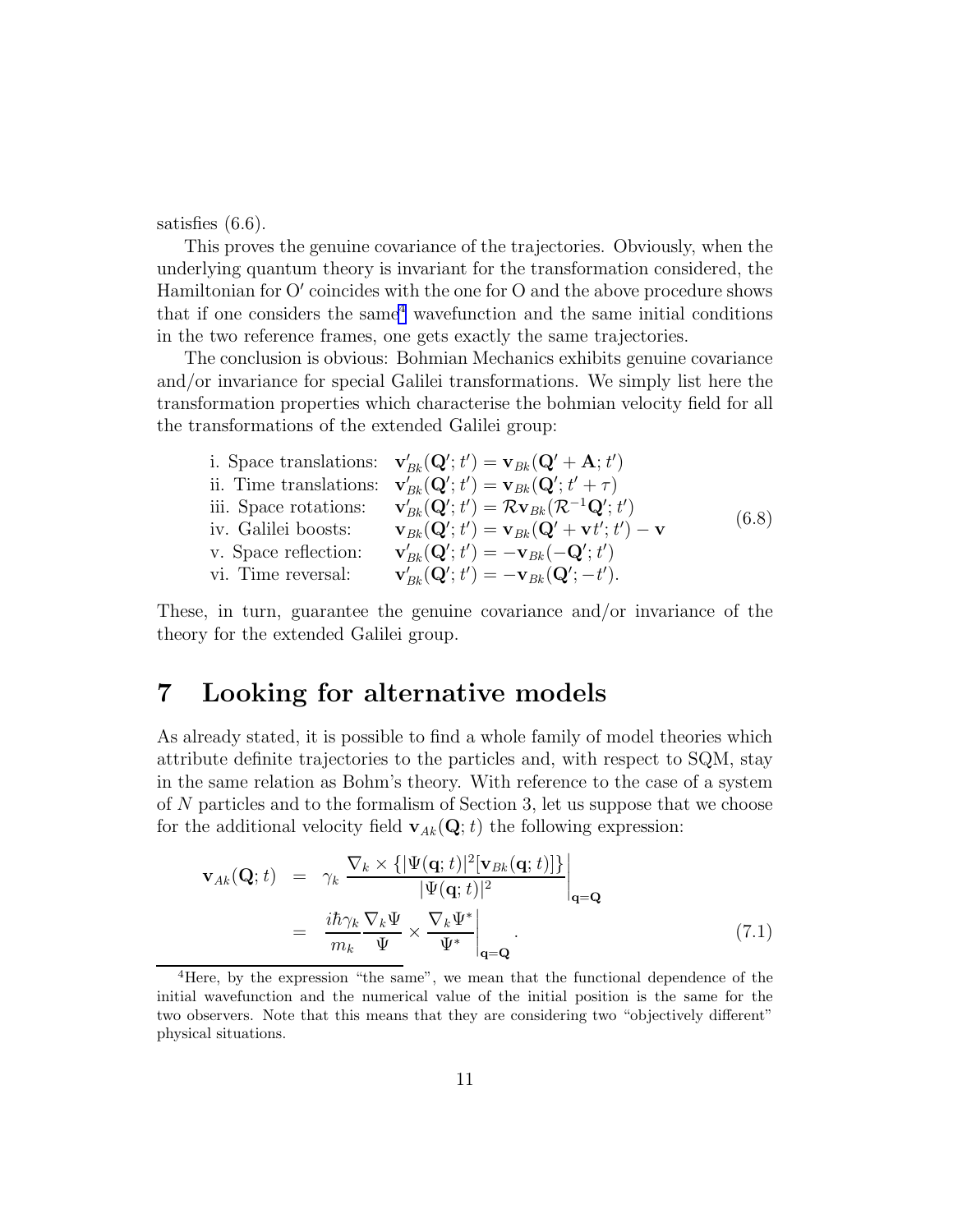<span id="page-11-0"></span>In Eq. [\(7.1](#page-10-0))  $\gamma_k$  is an appropriate dimensional constant (we can choose it to be  $[\hbar/m_k c]$  without introducing any new constant of nature in the theory) and  $\nabla_k \times$  denotes the curl differential operator over the coordinates of the  $k$ -thparticle. The velocity field  $(7.1)$  $(7.1)$  is easily proved to exhibit the same transformation properties  $(6.8i)-(6.8ii)$  of the bohmian velocity field. On the contrary, its transformation properties under Galilei boosts are such to violate the covariance requirements for the theory. To take seriously the model we are proposing we have then, first of all, to overcome such a difficulty. As a first attempt to reach this goal, let us start by considering a system of N spinless particles interacting via a potential which depends only on the modulus of the difference of their coordinates so that one can be tempted to adopt the following line of thought. As is well known, in such a case the bohmian dynamics is equivalent to the one obtained by resorting to the centreof-mass  $(\mathbf{R})$  and relative  $(\mathbf{r}_k)$  coordinates:

$$
i\hbar \frac{\partial \Psi(\mathbf{R}, \mathbf{r}_k; t)}{\partial t} = \hat{H} \Psi(\mathbf{R}, \mathbf{r}_k; t), \tag{7.2}
$$

$$
\hat{H} = \frac{\hat{\mathbf{P}}^2}{2M} + \sum_{k} \frac{\hat{\mathbf{p}}_k^2}{2\mu_k} + V,\tag{7.3}
$$

$$
\frac{d\tilde{\mathbf{R}}(t)}{dt} = \frac{\hbar}{M} \Im \frac{\Psi^*(\mathbf{R}, \mathbf{r}_k; t) \nabla_R \Psi(\mathbf{R}, \mathbf{r}_k; t)}{|\Psi(\mathbf{R}, \mathbf{r}_k; t)|^2} \bigg|_{\mathbf{R} = \tilde{\mathbf{R}}, \mathbf{r}_k = \tilde{\mathbf{r}}_k} = \mathbf{v}_{BR}(\tilde{\mathbf{R}}, \tilde{\mathbf{r}}_k; t), (7.4)
$$

$$
\frac{d\tilde{\mathbf{r}}_k(t)}{dt} = \frac{\hbar}{\mu_k} \Im \frac{\Psi^*(\mathbf{R}, \mathbf{r}_k; t) \nabla_{rk} \Psi(\mathbf{R}, \mathbf{r}_k; t)}{|\Psi(\mathbf{R}, \mathbf{r}_k; t)|^2} \Big|_{\mathbf{R} = \tilde{\mathbf{R}}, \mathbf{r}_k = \tilde{\mathbf{r}}_k} = \mathbf{v}_{Bk}(\tilde{\mathbf{R}}, \tilde{\mathbf{r}}_k; t), (7.5)
$$

where we have denoted by M and  $\mu_k$  the total and reduced masses respectively.

This fact suggests to overcome the difficulty by keeping the first three of the above equations and changing the remaining ones by adding to the bohmian velocity fields of the relative motions new terms analogous to the one of Eq.  $(7.1)$  $(7.1)$ , so that Eqs.  $(7.5)$  are replaced by:

$$
\frac{d\tilde{\mathbf{r}}_k(t)}{dt} = \mathbf{v}_{Bk}(\tilde{\mathbf{R}}, \tilde{\mathbf{r}}_k; t) + \mathbf{v}_{Ak}(\tilde{\mathbf{R}}, \tilde{\mathbf{r}}_k; t) \equiv \mathbf{v}_{Nk}(\tilde{\mathbf{R}}, \tilde{\mathbf{r}}_k; t),
$$
\n(7.6)

where

$$
\mathbf{v}_{Ak}(\tilde{\mathbf{R}}, \tilde{\mathbf{r}}_k; t) := \gamma_k \frac{\nabla_{rk} \times [|\Psi(\mathbf{R}, \mathbf{r}_k; t)|^2 \mathbf{v}_{Bk}(\mathbf{R}, \mathbf{r}_k; t)]}{|\Psi(\mathbf{R}, \mathbf{r}_k; t)|^2} \Big|_{\mathbf{R} = \tilde{\mathbf{R}}, \mathbf{r}_k = \tilde{\mathbf{r}}_k}.
$$
 (7.7)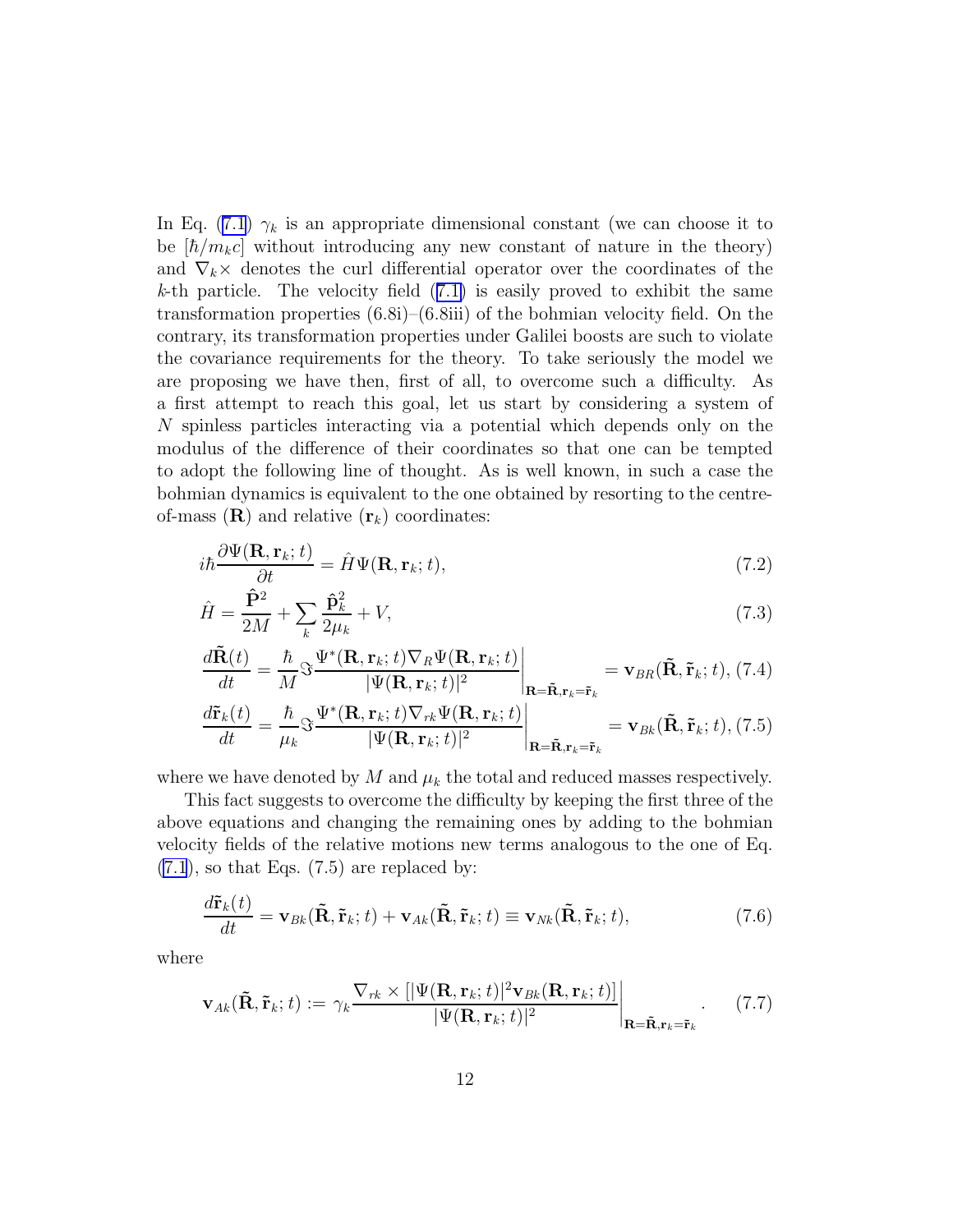The velocity fields of the just considered model obviously have the correct behaviour under the transformations of the proper Galilei group and, in virtue of Eq. [\(7.6](#page-11-0)) the trajectories of the individual particles differ from those of Bohmian Mechanics.

Up to now we have not considered the transformations of the extended group. It is easily seen that the velocity fields of Eq.([7.7\)](#page-11-0) transform like pseudovectors under space reflection so that the theory is not covariant for the full group. One could then introduce quantities like

$$
f_k^{\Psi}(t) := i \frac{d}{dt} \int d^{3(N-1)} r d^3 R \left\{ \left[ \nabla_k \Psi(\mathbf{R}, \mathbf{r}_k; t) \times \nabla_k \Psi^*(\mathbf{R}, \mathbf{r}_k; t) \right] \cdot \frac{\mathbf{r}_k}{r_k} \right\}.
$$
 (7.8)

Such functions are continuous, real scalar functions of  $t$ , which change sign for space reflections and do not change sign for time reversal. Therefore, if we define new velocity fields:

$$
\tilde{\mathbf{v}}_{Ak}(\mathbf{R}, \mathbf{r}_k; t) = f_k^{\Psi}(t) \mathbf{v}_{Ak}(\mathbf{R}, \mathbf{r}_k; t)
$$
\n(7.9)

and we replace in all previous formulae  $\mathbf{v}_{Ak}(\mathbf{R}, \mathbf{r}_k; t)$  with  $\tilde{\mathbf{v}}_{Ak}(\mathbf{R}, \mathbf{r}_k; t)$ , we have the appropriate transformation properties of the additional velocities under the transformations of the full Galilei group.

### 8 Some serious drawbacks of the model of Section 7

The model theory we have just presented seems, at first sight, physically sensible and satisfies all covariance requirements one can put forward for it. Obviously, the model exhibits a formal feature which could be considered as not fully satisfactory, i.e. its physical implications (more precisely the precise trajectories followed by the various particles) depend on the particular choice one makes for the relative coordinates. Said differently, if one denotes by A a precise transformation leading from the absolute  $\{q_i\}$  to the relative  $\{R, r_i\}$ coordinates, and one resorts to Eqs. (7.2–7.4) and (7.6–7.7) to define the dynamics, the evolution of another set of relative variables  $\{R, \hat{r}_i\}$  related to  ${q_i}$  by a different transformation A is governed by velocity fields which have not the formal structure([7.7\)](#page-11-0). This, by itself, does not represent a drawback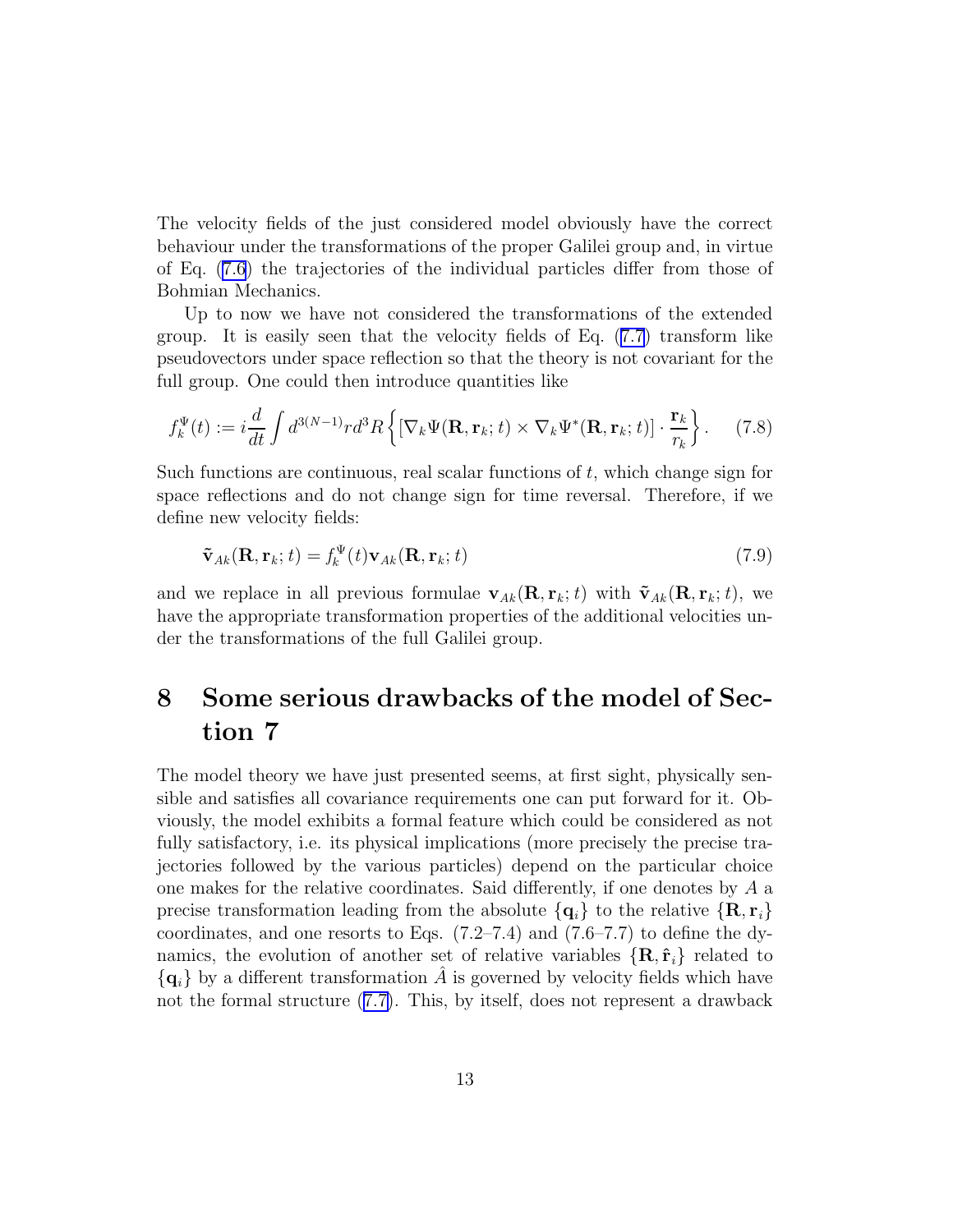of the model<sup>5</sup>; rather one could see it as a further direct and simple proof that one can exhibit many different theories of the kind we are looking for.

However, if one analyses in a more critical way the proposed model, one easily realises that its characteristic dependence on the choice made for the relative variables, beside making it formally "less elegant" than Bohmian Mechanics, has some unacceptable physical implications. Suppose in fact that the particles of the physical system under consideration can be arranged in various groups, such that the members of different groups are non-interacting and non-entangled (this last specification referring to the statevector of the system in the absolute coordinates). In such a case SQM as well as Bohmian Mechanics allow one to consider the physical systems composed by the particles of any group as isolated from the others (at least until the evolution brings particles of different groups into interaction). Accordingly, the evolution of the particles of one group does not depend in any way whatsoever on the members of other groups. If this does not happen, one could legitimately claim that the model exhibits "more" nonlocal aspects than those which are unavoidably brought into play by quantum entanglement.

It should be evident that the model of the previous Section does actually violate the requirement we have just put forward. In fact, if one writes it in the absolute coordinates, one sees that the additional velocity corresponding to the variable  $\mathbf{q}_k$  is, in general, a linear combination of terms of the type<sup>6</sup>  $\nabla_l \Psi({\bf q}; t)$  $\Psi(\mathbf{q}; t)$  $\times \frac{\nabla_j \bar{\Psi}^*(\mathbf{q};t)}{\mathbf{W}^*(\mathbf{q};t)}$  $\Psi^*(\mathbf{q}; t)$ involving also particles  $l$  and  $j$  (in which  $l$  or  $j$  might coincide with  $k$ ) which could be non-interacting and non-entangled with the k-th particle.

Concluding, the fundamental request that one can deal with isolated systems (a possibility which, in Bell's words [\[1\]](#page-32-0), has marked the birth of experimentalscience) is not met by the model based on Eq.  $(7.7)$  $(7.7)$ , so that it turns out to be physically unacceptable. Let us analyse whether our program can still be pursued.

One can devise various ways to circumvent the just identified difficulties. Let us begin by considering some elementary cases limiting (for the moment)

<sup>&</sup>lt;sup>5</sup>Actually, once the precise choice for the relative variables is made, the theory is consistently and uniquely defined and turns out to be Galilei covariant and could be expressed in terms of the absolute coordinates and the associated derivatives, avoiding even to mention the relative variables.

<sup>&</sup>lt;sup>6</sup>Again, as stated in footnote 1, we use **q** as a shorthand for  $(\mathbf{q}_1, \mathbf{q}_2, ..., \mathbf{q}_N)$ .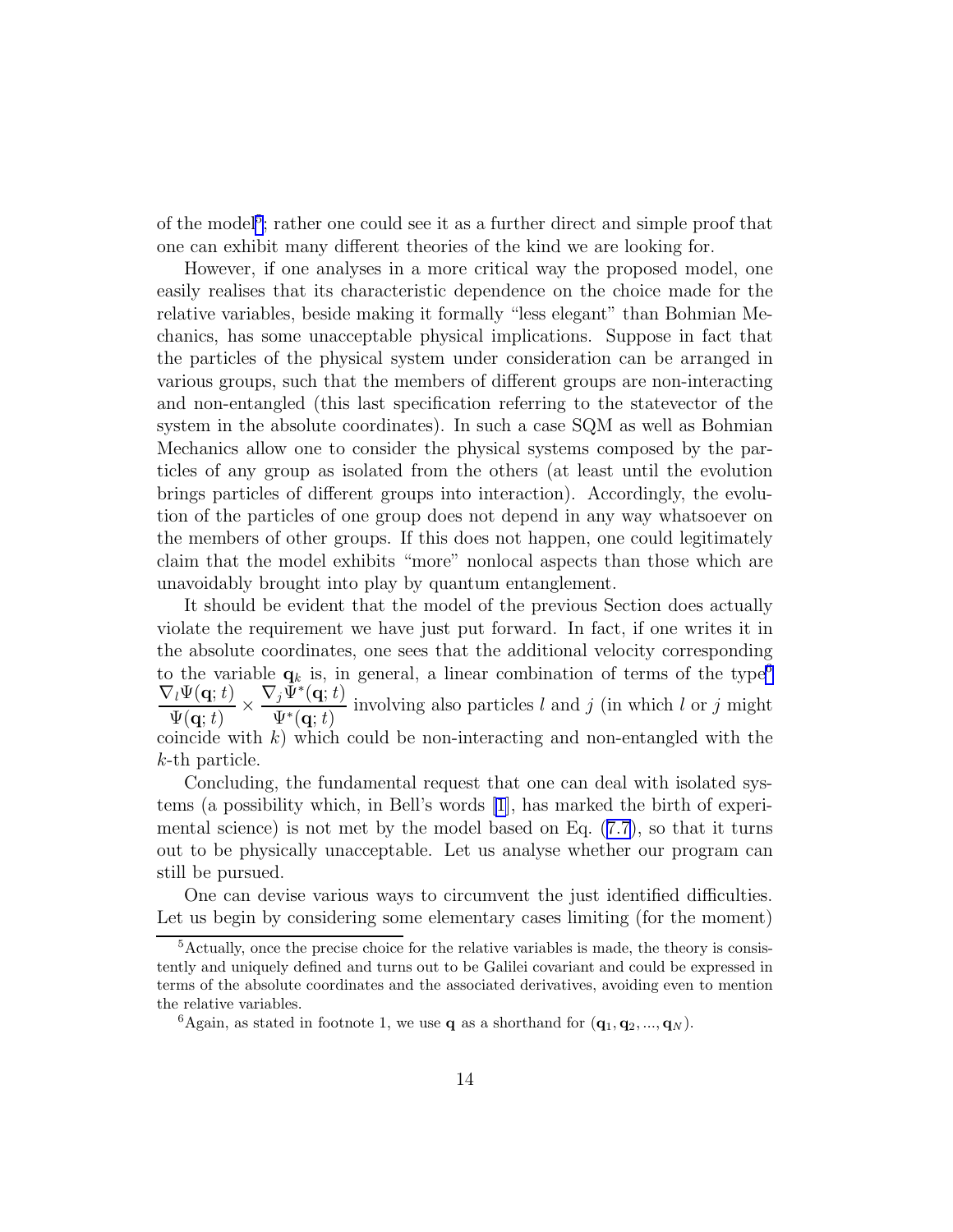our considerations to models which are covariant only under the transformations of the proper group. There are two possible strategies one can follow. The first consists in building expressions for the additional velocity field associated to a given absolute coordinate which involve only derivatives with respect to the same coordinate (contrary to what happens for the previous model) and which, moreover, in the case in which the wavefunction in the absolute coordinates factorizes in two (or more) factors, depend only on the factor to which the coordinate under consideration belongs (this typically happens for expressions like  $\frac{\nabla_k \Psi(\mathbf{q}; t)}{\Psi(\mathbf{q}; t)}$  $\Psi(\mathbf{q}; t)$ , k being the considered particle). Another strategy allows the appearance of derivatives referring also to other variables, provided they are entangled with the one under consideration.

To be more specific, let us list some cases. From now on, we will always make use of the language of the absolute coordinates. The general philosophy, as we know, is that of adding to the r.h.s. of Eq. (2.2) an additional velocity term as shown in Eq. [\(3.3](#page-5-0)). Let us consider various alternatives:

$$
\mathbf{v}_{Ak}^{(1)}(\mathbf{q};t) \propto \frac{\nabla_k |\Psi(\mathbf{q};t)|^2}{|\Psi(\mathbf{q};t)|^2} \times \frac{d\mathbf{v}_{Bk}(\mathbf{q};t)}{dt}
$$
(8.1)

$$
\mathbf{v}_{Ak}^{(2)}(\mathbf{q};t) \propto \frac{\nabla_k |\Psi(\mathbf{q};t)|^2}{|\Psi(\mathbf{q};t)|^2} \times \frac{d^2 \mathbf{v}_{Bk}(\mathbf{q};t)}{dt^2}
$$
(8.2)

$$
\mathbf{v}_{Ak}^{(3)}(\mathbf{q};t) \propto \frac{\nabla_k |\Psi(\mathbf{q};t)|^2}{|\Psi(\mathbf{q};t)|^2} \times \nabla_k^2 \mathbf{v}_{Bk}(\mathbf{q};t)
$$
\n(8.3)

where  $\frac{d}{dt}$  $\frac{d}{dt}$  is the following operator:

$$
\frac{d}{dt} := \frac{\partial}{\partial t} + \sum_{k} \mathbf{v}_{Bk} \cdot \nabla_k.
$$
\n(8.4)

With a little algebra it is easy to check that  $\nabla_k \cdot [|\Psi(\mathbf{q})|^2 \mathbf{v}_{Ak}^{(r)}] = 0$   $(r = 1, 2, 3)$ , so that Eq. (3.2) holds. The introduction of the time derivatives in Eqs. (8.1) and (8.2) as well as the one of the Laplace operator in Eq. (8.3) serves the purpose of guaranteeing that  $\mathbf{v}_{Ak}$  transforms correctly under Galilei boosts.

To exhibit a typical example of the second approach mentioned above, we begin by remarking that one can easily build real, positive, bounded by 1 and continuous functions  $w_{kj}$  with the property of vanishing whenever particle j is not entangled with particle k and which involve only the coordinate of those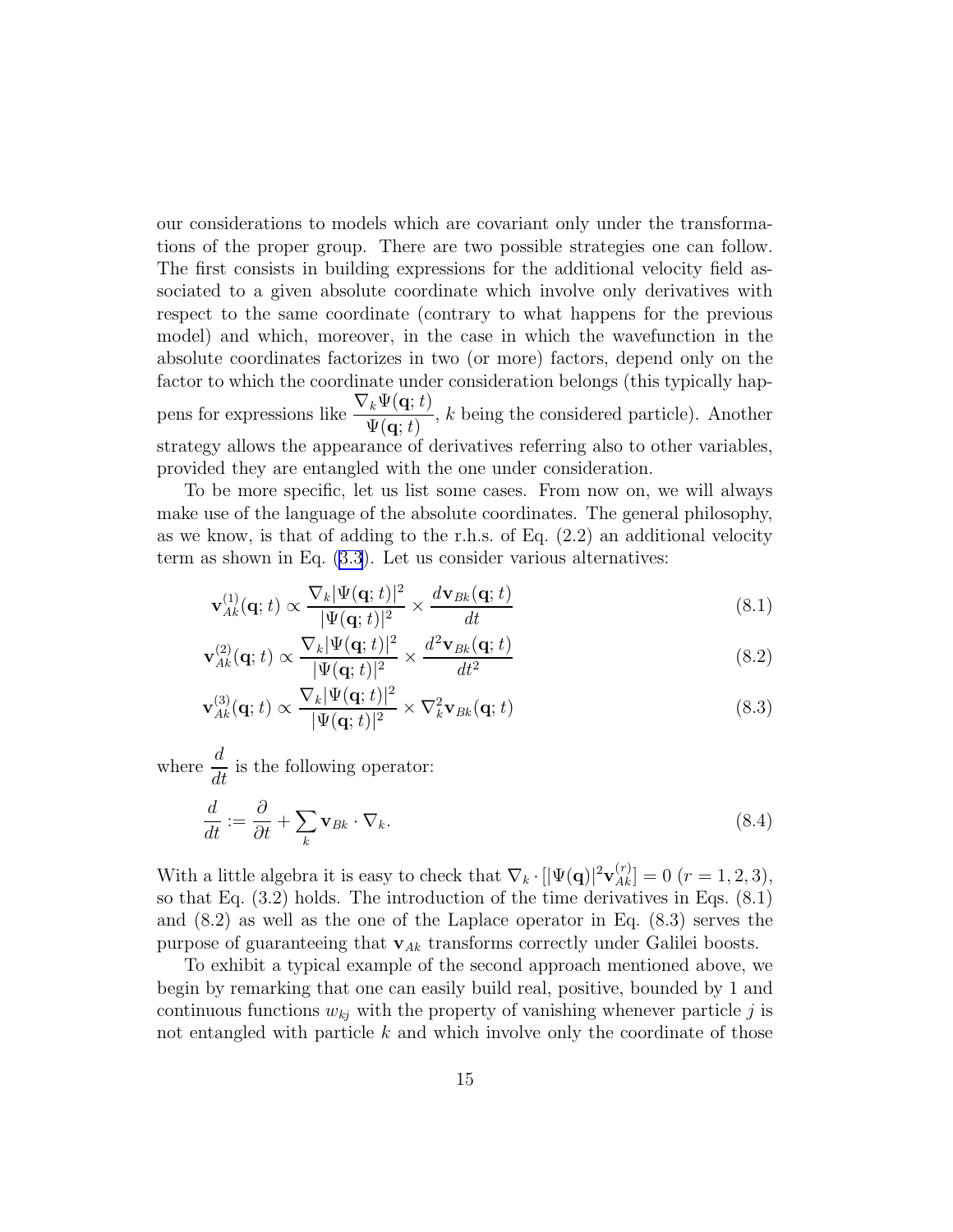<span id="page-15-0"></span>particles which are entangled with the k-th particle. Typically an expression of the type

$$
w_{kj}(\mathbf{q};t) = 1 - \exp\left\{-\gamma^2 \left[\nabla_k \cdot \nabla_j \log |\Psi(\mathbf{q};t)|\right]^2\right\}
$$
(8.5)

(where  $\gamma := \frac{\hbar}{c \sum_{k} m_{k}}$ ) has the desired features. One could then choose, e.g., for the additional velocity field of the  $k$ -th particle the following expression:

$$
\mathbf{v}_{Ak}^{(4)}(\mathbf{q};t) \propto \frac{\nabla_k \times \left\{ |\Psi|^2 \left[ \mathbf{v}_{Bk} - \sum_j \left( \frac{w_{kj}}{\sum_r w_{kr}} \right) \mathbf{v}_{Bj} \right] \right\}}{|\Psi|^2}.
$$
 (8.6)

As it should be obvious, the coefficients in the round brackets serve the purpose of making  $\mathbf{v}_{Ak}^{(4)}$  independent of the coordinates of the particles which are not entangled with the  $k$ -th one and the difference of bohmian velocities guarantees the correct transformation properties under Galilei boosts.

The just considered additional velocities have, however, wrong transformation properties for the improper transformations:  $\mathbf{v}_{Ak}^{(1)}$  changes sign for space reflections and time reversal, the remaining ones do not transform correctly only for space reflection. One could circumvent this drawback by a technique analogous to the one used in Section 7, that is by multiplying  $\gamma_k$  times a pseudoscalar factor

$$
g_k^{\Psi}(t) \propto \int d\mathbf{q} |\Psi(\mathbf{q};t)|^2 \left\{ \left[ \frac{\nabla_k |\Psi(\mathbf{q};t)|}{|\Psi(\mathbf{q};t)|} \times \nabla_k^2 \mathbf{v}_{Bk}(\mathbf{q};t) \right] \cdot \frac{d^2 \mathbf{v}_{Bk}(\mathbf{q};t)}{dt^2} \right\}.
$$
 (8.7)

At this point it seems that we have reached our goal. However the presence of factors of the kind of  $g_k^{\Psi}(t)$  has some peculiar consequences we are going to discuss.

#### 9 The implications of integrated expressions

The appearance of the factor  $g_k^{\Psi}(t)$  in the expression for the additional velocity has some peculiar consequences arising from its involving an integral of the wavefunction over the whole space. Such consequences deserve a detailed analysis. We will, for simplicity's sake, confine our considerations to the case of a single particle (even though we will obviously have in mind a macroscopic object —typically a pointer— so that the variable  $Q$  in the following formulae can be identified with the centre-of-mass coordinate of such an object).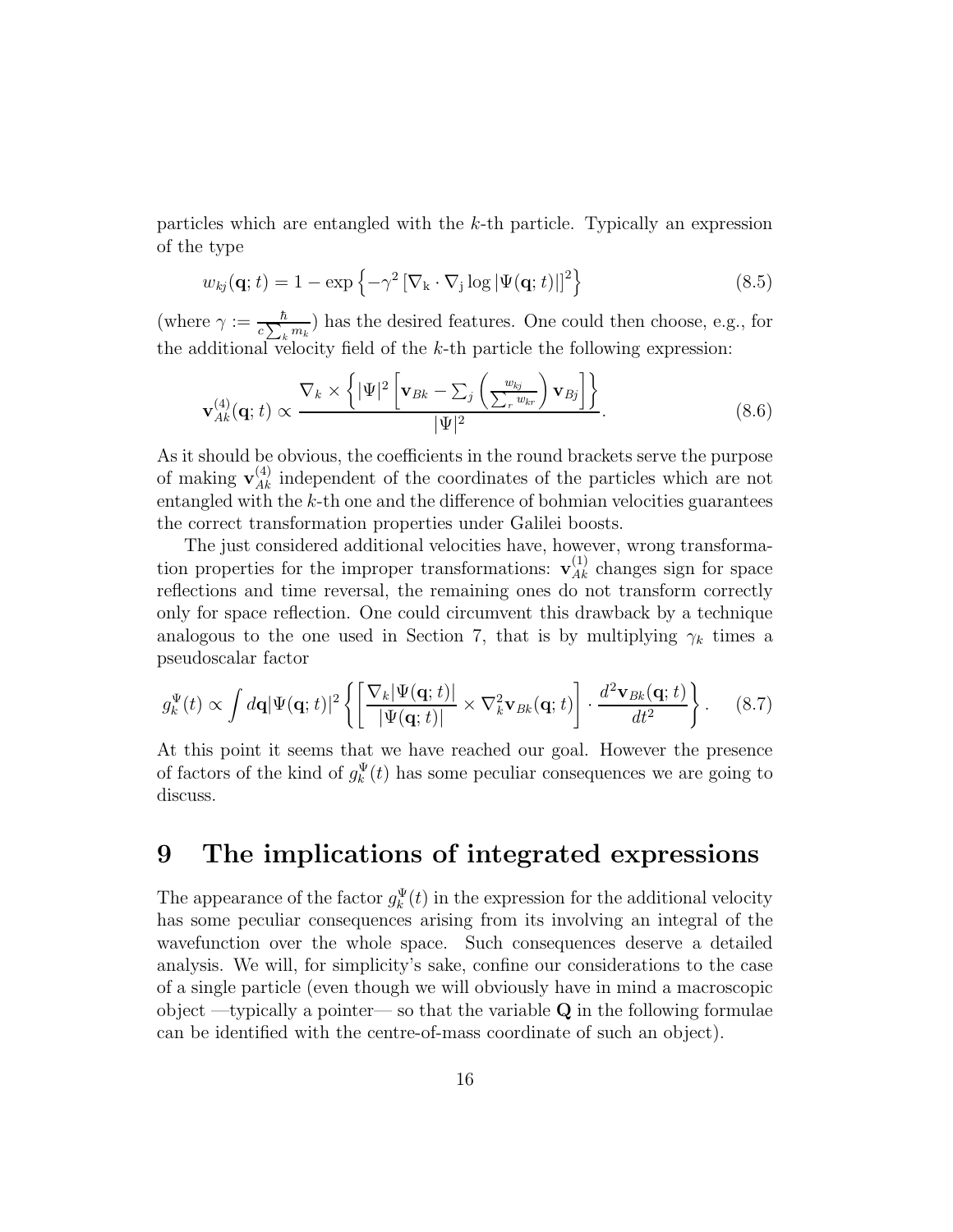<span id="page-16-0"></span>Now we can discuss the peculiar aspects of the model of the previous Section. To this purpose let us first consider the situation with reference to the standard version of Bohmian Mechanics. There are two aspects of such a theory which deserve a detailed analysis. The first has to do with the role of the "empty waves", the second with the problem of the identification of the effective wave function of a physical system. Concerning the first point, suppose that the evolved of the initial wavefunction is the sum of two terms  $\Psi(\mathbf{q}; t) = \Psi_L(\mathbf{q}; t) + \Psi_R(\mathbf{q}; t)$  having, for the time interval  $[t_0, T]$ , disjoint supports  $(\Psi_L(\mathbf{q}; t) \cdot \Psi_R(\mathbf{q}; t) = 0)$ . Suppose moreover that the individual physical system we are interested in is, at time  $t_0$ , at a position belonging to the support of  $\Psi_L(q; t)$ . The guidance condition for such system in the considered time interval will be determined, according to the theory, by the exact wavefunction  $\Psi(\mathbf{q}; t) = \Psi_L(\mathbf{q}; t) + \Psi_R(\mathbf{q}; t)$  and by the exact differential equation

$$
\frac{d\mathbf{Q}(t)}{dt} = \mathbf{v}_B(\mathbf{Q}; t) = \frac{\hbar}{m} \Im \frac{\nabla \Psi(\mathbf{q}; t)}{\Psi(\mathbf{q}; t)} \bigg|_{\mathbf{q} = \mathbf{Q}},
$$
\n(9.1)

 $\mathbf{v}_B(\mathbf{Q};t)$  being the Bohmian velocity related to  $\Psi(\mathbf{Q};t)$ . Now, for the specific formal structure of Bohmian Mechanics it happens that in the case under consideration we can replace  $\Psi(\mathbf{Q};t)$  by  $\Psi_L(\mathbf{Q};t)$  everywhere in the dynamical equations (see for example[[3\]](#page-32-0)). Obviously, no wavefunction can have compact support for a finite time interval, but the above conclusion also holds, with an accuracy which is higher the smaller is the overlapping of the two states, when the two terms  $\Psi_L(\mathbf{Q};t)$  and  $\Psi_R(\mathbf{Q};t)$  of the superposition have almost disjoint supports for the time interval  $[t_0, T]$  we are interested in. In the specific case of two pointer states corresponding to two macroscopically different locations this holds for extremely long times.

We stress that the argument we have just developed has the following conceptual structure: the correct dynamics of the pointer is governed by  $\Psi(\mathbf{Q};t)$ and by Eq.  $(9.1)$ ; however, the fact that to an extremely high degree of accuracy one can consider the evolution as governed by  $\Psi_L(Q; t)$  and by the corresponding Bohmian velocity field  $\mathbf{v}_{BL}(\mathbf{Q};t) = \frac{\hbar}{m}$  $\Im \frac{\nabla \Psi_L({\bf Q};t)}{\Psi_L({\bf Q};t)}$  $\Psi_L({\bf Q};t)$ makes immediately evident that the theory solves the macro-objectification problem, in particular that macroscopic objects like pointers in a superposition of spatially separated states evolve as if the "empty wave" referring to the region not containing the pointer would not exist<sup>7</sup>.

<sup>&</sup>lt;sup>7</sup>Anyway it has to be kept in mind that the exact dynamics is determined by  $\Psi(\mathbf{Q};t)$  and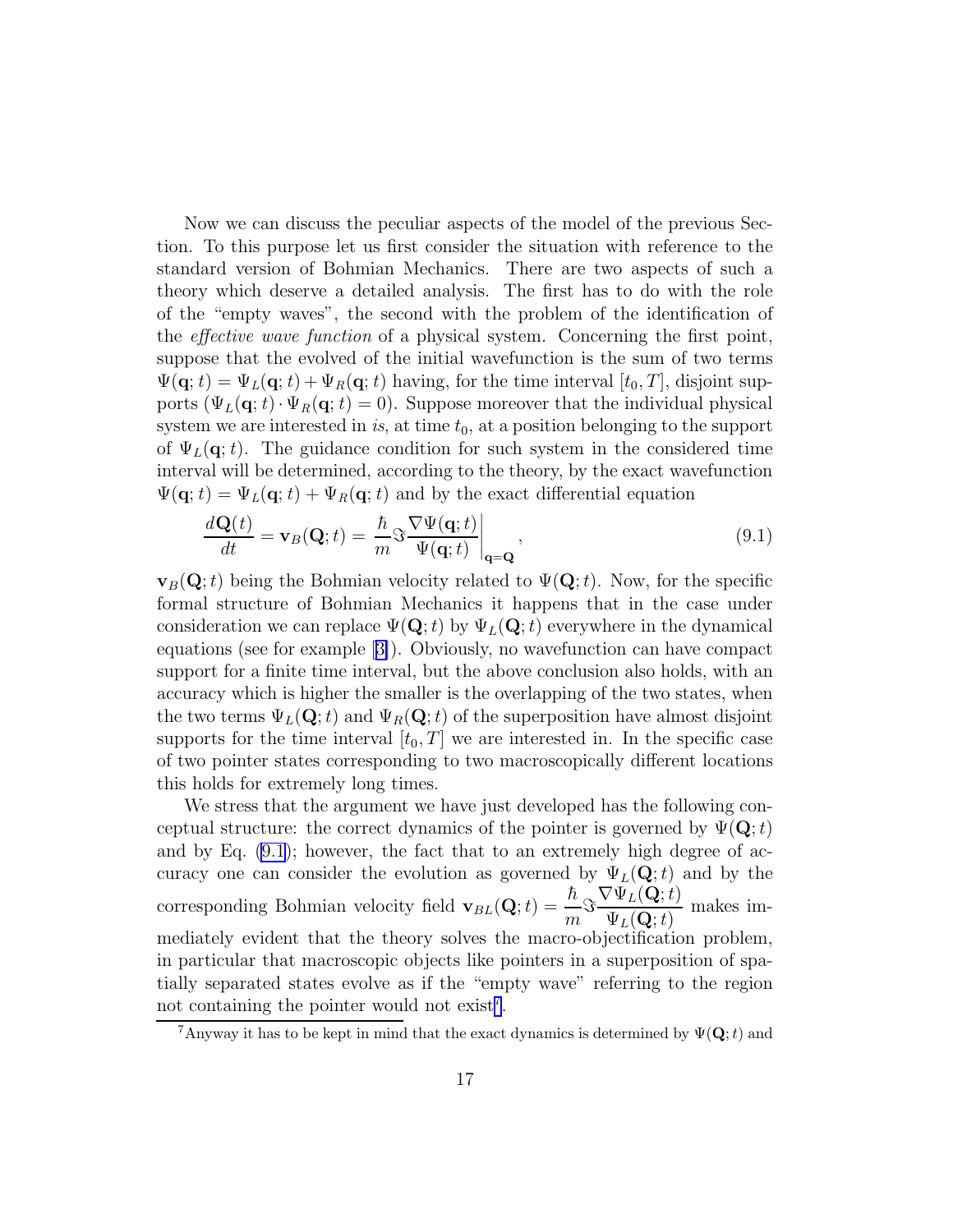Let us analyse now the second relevant feature of Bohmian Mechanics, i.e. the way in which it deals with the problem of the identification of the effective wavefunction [\[5](#page-32-0)] of our system. In synthesis the question can be summarized as follows: the system under consideration (as well as an assembly of such systems) is de facto a subsystem of the (unique) universe in which we live. In general the wavefunction of the universe at time  $t_0$  will have a form implying an entanglement of the system we are considering and other parts of the universe itself:

$$
\tilde{\Psi}(\mathbf{Q}, \mathbf{q}_j; t_0) = \sum_s \Psi_s(\mathbf{Q}; t_0) \Phi_s(\mathbf{q}_j; t_0), \qquad (9.2)
$$

where the wavefunctions  $\Psi_s(\mathbf{Q};t_0)$  correspond to the macroscopically different situations of the pointer and the coordinates  $q_i$  refer to the particles of the environment of the system under consideration.

An essential step is that of proving the legitimacy of associating to an individual system — the pointer with coordinate  $Q$  (or an ensemble of such systems) — a specific one of the wavefunctions  $\Psi_s(\mathbf{Q};t_0)$  of Eq. (9.1). The precise sense in which this is appropriate has been discussed in great detail in a series of beautiful papers [\[5\]](#page-32-0) by Dürr et al. The argument requires two steps: first of all, following a line of thought analogous to the one described above in connection with the problem of the empty wave, one proves that it is legitimate to keep only the term of Eq. (9.2) corresponding to the actual location of the pointer. Secondly, one recalls that in the case of factorized statevectors the guidance equations for the coordinates of one of the two factors do not involve the other factor. Thus, one can actually consider a specific  $\Psi_s(\mathbf{Q};t_0)$  as the effective initial wavefunction of the system we are interested in.

We can now compare the just discussed feature of the standard theory with those of the alternative versions of it which are the subject of the present paper. When expressions like  $g_k^{\Psi}(t)$  appear, the situation turns out to be quite different. In fact, with reference to the first of the points discussed above, the exact guidance equation is:

$$
\frac{d\mathbf{Q}(t)}{dt} = \mathbf{v}_B(\mathbf{Q}; t) + \mathbf{v}_A(\mathbf{Q}; t)
$$
\n(9.3)

by Eq.  $(9.1)$ ; as it is obvious, if one considers times  $t >> T$  so large that the spreading of the wave packets leads to an appreciable overlapping, the replacement of  $\Psi(\mathbf{Q};t)$  by  $\Psi_L(\mathbf{Q};t)$ would be no more legitimate.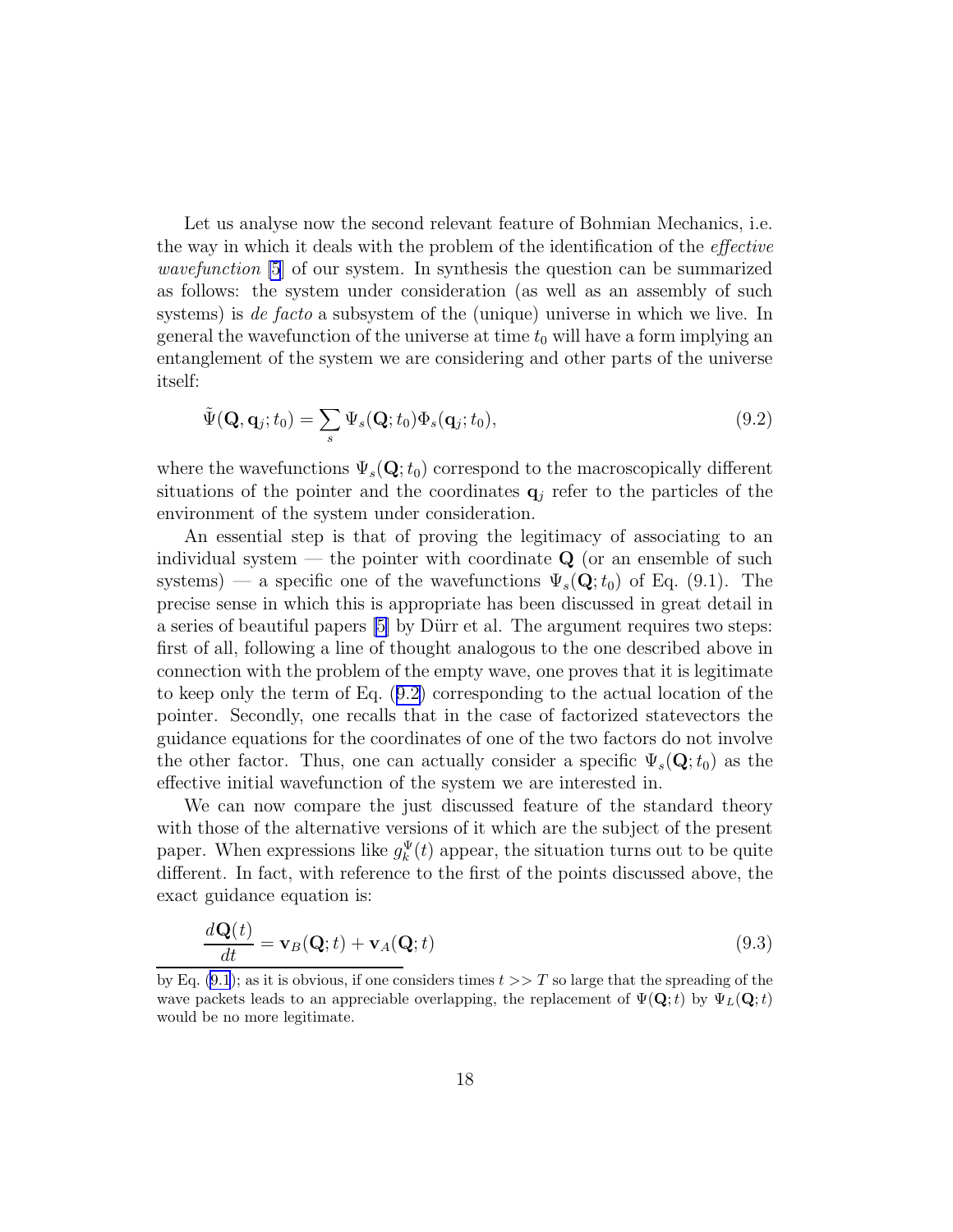showing that the intensity of the velocity field for a particle in the support of  $\Psi_L(\mathbf{Q};t)$  depends crucially also on the empty wave  $\Psi_R(\mathbf{Q};t)$ .

The conclusion is that the appearance of integrated expressions destroys two of the most important features of Bohmian Mechanics, i.e. the possibility of disregarding the empty waves and the one of resorting to the effective wavefunction<sup>8</sup>.

Concluding, the appearance of integrated expressions has physically unacceptable implications. In the next Section we will show how to get rid of this bad feature of the just considered model.

#### 10 A more palatable model

As everybody knows, the curl of a pseudovector transforms like a vector; this suggests to consider, e.g., the following choice for the additional velocity field, which is directly obtained from the expression<sup>9</sup>  $(8.3)$ :

$$
\mathbf{v}_{Ak}(\mathbf{q};t) \propto \frac{\nabla_k \times (\nabla_k |\Psi(\mathbf{q};t)|^2 \times \nabla_k^2 \mathbf{v}_{Bk}(\mathbf{q};t))}{|\Psi(\mathbf{q};t)|^2}.
$$
\n(10.1)

Analogously, one could use the same trick on the expression([8.6\)](#page-15-0):

$$
\mathbf{v}_{Ak}(\mathbf{q};t) \propto \frac{\nabla_k \times \left\{ \nabla_k \times \left\{ |\Psi|^2 \left[ \mathbf{v}_{Bk} - \sum_j \left( \frac{w_{kj}}{\sum_r w_{kr}} \right) \mathbf{v}_{Bj} \right] \right\} \right\}}{|\Psi|^2}.
$$
 (10.2)

The two just considered forms (10.1) and (10.2) for the additional velocity field do not exhibit any of the unacceptable features we have analysed in the previous Sections. More specifically, they have the correct transformation properties under the full Galilei group, they guarantee that the dynamics of a group of particles which are non-interacting and not entangled with other particles is independent of the last, and they consent to disregard the empty

<sup>&</sup>lt;sup>8</sup>With reference to this second feature we note that the appearance of integrated expressions makes illegitimate the replacement of the superposition (9.2) with one of its terms, it does not alter the fact that in the case of a factorized wavefunction one can disregard one of the two factors to describe the dynamics of the coordinates of the other factor, since if  $\Psi = \psi(q_k) \cdot \phi(...)$ , one has  $g_k^{\Psi}(t) = g_k^{\psi}(t)$ .

<sup>9</sup>A completely analogous trick can obviously be used with reference to the expression  $(8.1).$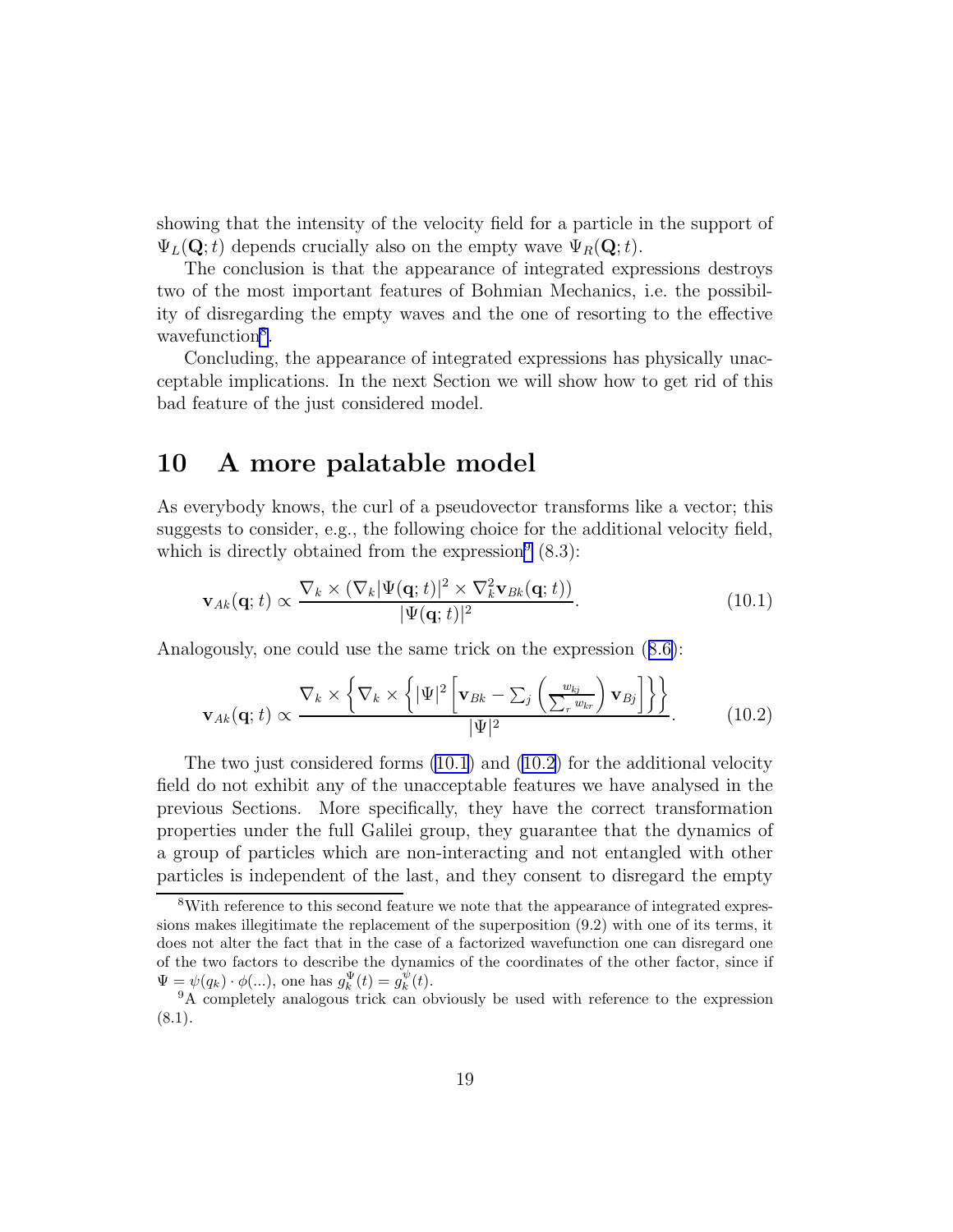wave in the case of far away superpositions of states associated to a macroscopic object. Obviously, what we have presented are only two of many other possible choices we will not consider since our purpose is not to identify the most general bohmian-like model, but only to make clear that different alternatives are possible.

#### 11 The case of particles with spin

If one limits one's considerations to particles with spin, then the elaboration of alternative models to Bohmian Mechanics becomes even easier. Actually Bohm and Hiley themselves[[4\]](#page-32-0) entertained the idea of theories exhibiting trajectories differing from the standard bohmian ones but reproducing the quantum configuration density distributions in the case of a particle of spin 1/2. The procedure is quite simple, it consists in adding to the velocity field:

$$
\mathbf{v}_B(\mathbf{q};t) = \frac{\hbar}{2mi} \frac{\Psi^{\dagger}(\mathbf{q};t) \nabla \Psi(\mathbf{q};t) - [\nabla \Psi^{\dagger}(\mathbf{q};t)] \Psi(\mathbf{q};t)}{\Psi^{\dagger}(\mathbf{q};t) \Psi(\mathbf{q};t)},
$$
(11.1)

proposed by Bohm and by Bell [\[10](#page-33-0)] as a straightforward generalisation of the bohmian prescription, an additional velocity field having the following form:

$$
\mathbf{v}_A(\mathbf{q};t) \propto \frac{\nabla \times (\Psi^\dagger(\mathbf{q};t)\boldsymbol{\sigma}\Psi(\mathbf{q};t))}{\Psi^\dagger(\mathbf{q};t)\Psi(\mathbf{q};t)}.
$$
\n(11.2)

The resulting velocity field

$$
\mathbf{v}_N(\mathbf{q};t) = \mathbf{v}_B(\mathbf{q};t) + \mathbf{v}_A(\mathbf{q};t) \tag{11.3}
$$

is easily proved to have all properties which guarantee the continuity and regularity of the trajectories, as well as all desired properties to ensure the necessary covariance properties of the resulting theory. The choices  $(11.2)$  and (11.3) represent only one of many others which one can easily make by taking advantage, e.g., of some of the proposals we have presented in the previous Sections.

Just to exhibit explicit examples, let us consider all particles with spin 1/2 of our system and the associated velocity fields  $\mathbf{v}_{B_i}(\mathbf{q}; t)$  of Standard Bohmian Mechanics:

$$
\mathbf{v}_{Bj}(\mathbf{q};t) = \frac{\hbar}{2mi} \frac{\Psi^{\dagger}(\mathbf{q};t)\nabla_j \Psi(\mathbf{q};t) - [\nabla_j \Psi^{\dagger}(\mathbf{q};t)]\Psi(\mathbf{q};t)}{\Psi^{\dagger}(\mathbf{q};t)\Psi(\mathbf{q};t)}.
$$
(11.4)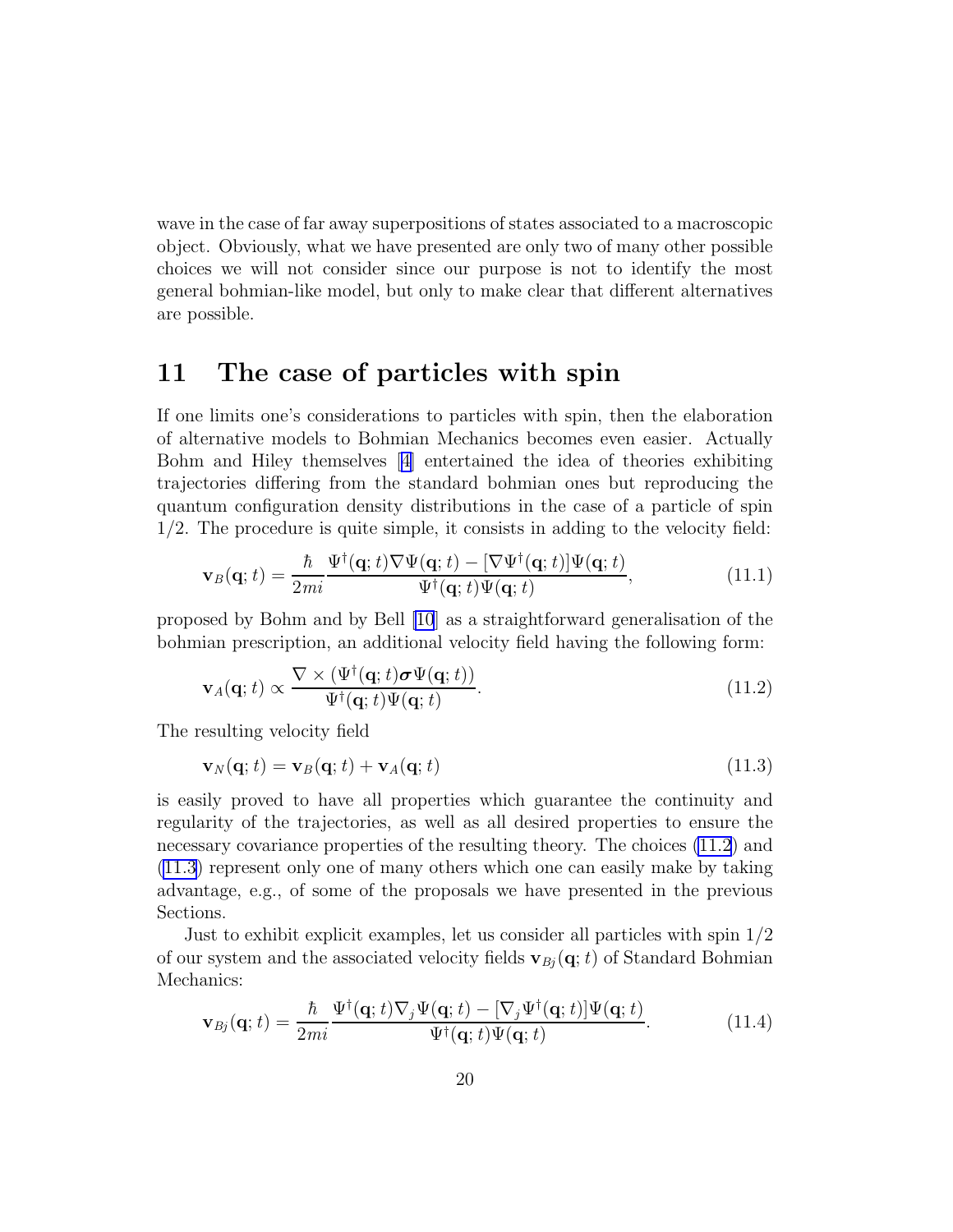In terms of these velocities we define scalar quantities  $w_{ki}$  (k and j running over all particles of spin  $1/2$ ) according to Eq.  $(8.5)$ . Such quantities vanish whenever the considered particles are not entangled with each other. For all spin 1/2 fermions of our system we add to the velocity field  $\mathbf{v}_{B_i}(\mathbf{q}; t)$  and additional velocity field  $\mathbf{v}_{Ak}(\mathbf{q}; t)$  according to:

$$
\mathbf{v}_{Ak}(\mathbf{q};t) \propto \frac{\nabla_k \times (\Psi^\dagger(\mathbf{q};t) \sum_j w_{kj} \sigma^{(k)} \times \sigma^{(j)} \Psi(\mathbf{q};t))}{\Psi^\dagger(\mathbf{q};t) \Psi(\mathbf{q};t)}.
$$
(11.5)

In the above equation  $\boldsymbol{\sigma}^{(k)}$  and  $\boldsymbol{\sigma}^{(j)}$  are the vector spin operators of particles  $k$  and  $j$  respectively.

As one can immediately see, the additional velocities satisfy all necessary requirements concerning their transformation properties for the extended Galilei group. The additional velocity for a fermion depends only on the positions of the fermions with which it is entangled. Furthermore the model solves the macro-objectification problem just as Bohmian Mechanics does.

The conclusion should be obvious: the model we have just introduced has exactly all the same features of the corresponding Standard Bohmian model implying however different trajectories for all particles of spin  $1/2$ . It goes without saying that the same procedure can be used to modify the trajectories of all particle having spin since the transformation properties of the additional velocity do not depend on the value of the spin.

### 12 The problem of the nodes of the wavefunction

The models introduced in Sections 10 and 11 are acceptable candidates for alternative bohmian-like theories equivalent to Quantum Mechanics. The only feature which could give rise to problems derives from the fact that since we know[[6\]](#page-32-0) that the bohmian velocity field can exhibit divergences in the set  $\mathcal N$  of the nodes of  $\Psi$  and since the alternative models contain derivatives of such fields, they could give rise to physically unacceptable consequences. We do not intend to analyse this point in detail. However we remark that under the conditions imposed to the potential and to the initial wavefunction in[[6\]](#page-32-0) the authors have been able to prove that the bohmian velocity field  $\mathbf{v}_{Bk}(\mathbf{q}; t)$ at any time is of class  $C^{\infty}$  on the complement of N. This in turn implies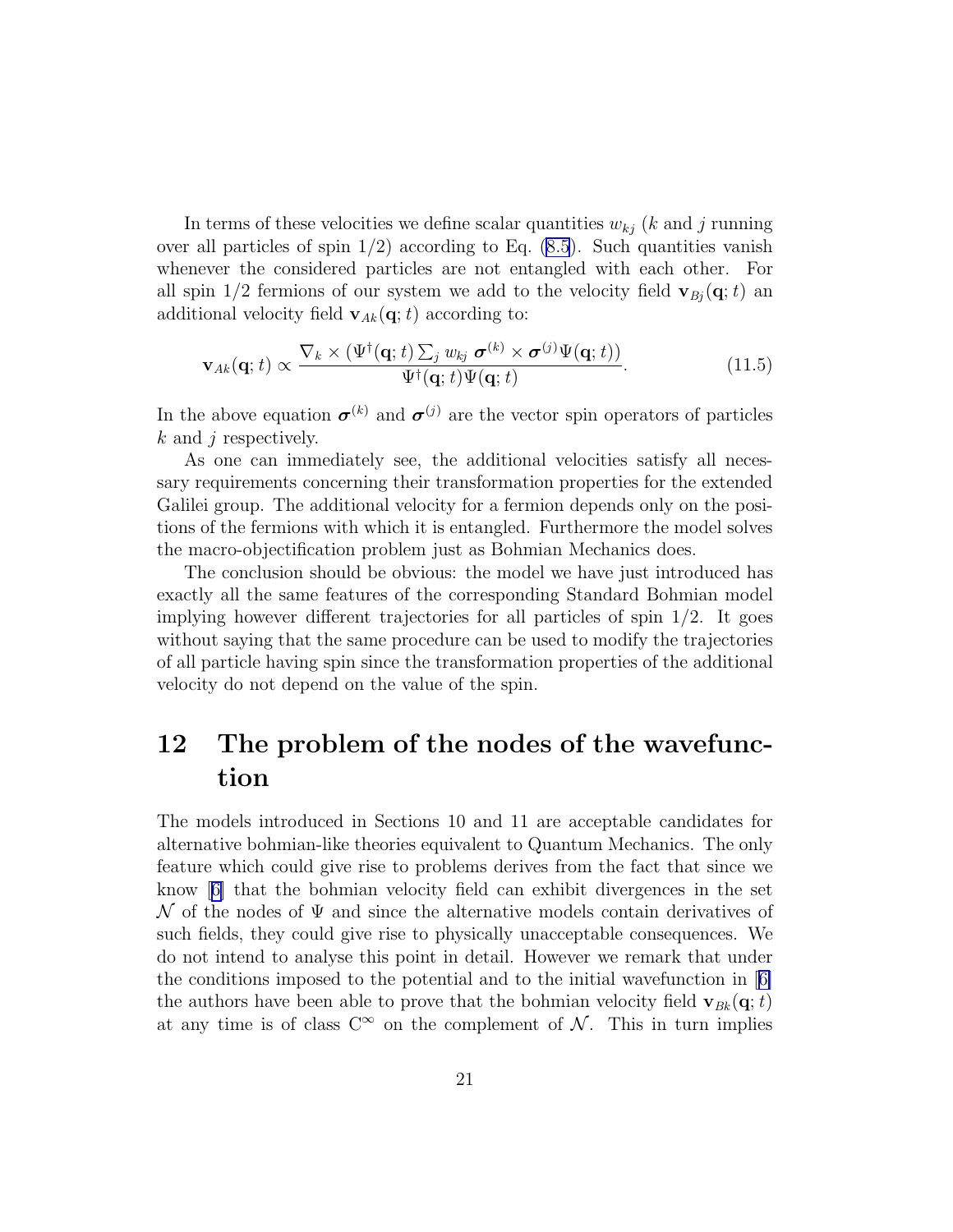<span id="page-21-0"></span>that the functions  $\nabla_k^2 \mathbf{v}_{Bk}(\mathbf{q}; t)$  and  $w_{kj}$  appearing in (10.1), (10.2) and (11.5) can be singular only on N. Since the function<sup>10</sup>  $\exp\left[-\left(\frac{\hbar}{m}\right)^{1-\alpha}\right]$  $m_kc$  $\nabla_k |\Psi|^2$  $\frac{V_k |\Psi|^2}{|\Psi|^2}$  anishes exponentially at the nodes of  $\Psi$ , if one inserts such a function as a factor in the argument of the curl appearing in the above equations, one gets rid of any singular behaviour of the additional velocity on the set  $\mathcal N$ . Concluding, we have shown that there actually exist perfectly acceptable (even though formally less simple and elegant) alternatives to Bohmian Mechanics.

### 13 The guidance view versus the Newtonian view of Bohmian Mechanics

In this Section we take into account some recent remarks about the interpretation of Bohmian Mechanics, which have been presented by Baublitz and Shimony[[11\]](#page-33-0) and which have been reiterated by Shimony himself in private correspondence on the content of the present paper. The position of these authors can be summarized in the following terms:

- There are two possible attitudes towards Bohmian Mechanics, the Newtonian one, in which one considers a classical equation of motion involving the acceleration of the particle(s) and adds the quantum potential to the classical one. According to the authors, the main advantage of this approach derives from its being more classical. However — they also point out — within a Newtonian picture one should consider the initial velocities of the particles as contingencies, so that the request that they satisfy the initial guidance condition

$$
\mathbf{p}(0) = \nabla S(\mathbf{r}; 0) \tag{13.1}
$$

 $(S/\hbar)$  being the initial phase of the wavefunction) does not fit within such a picture. In spite of this, the authors of [\[11](#page-33-0)] seem to prefer this view

 $10$ Note that this function is positive and bounded by 1, is invariant under the extended Galilei group and has the good property underlined in the previous Sections concerning the factorizability of the wavefunction. Actually, to be rigorous, one should take into account that, as S. Goldstein suggested us, in very pathological cases as for example a wavefunction having an accumulation point X of nodes, the factor we propose to insert could have no limit for its argument tending to X. However, when similar situations are taken into account, problems can arise also in Bohmian Mechanics.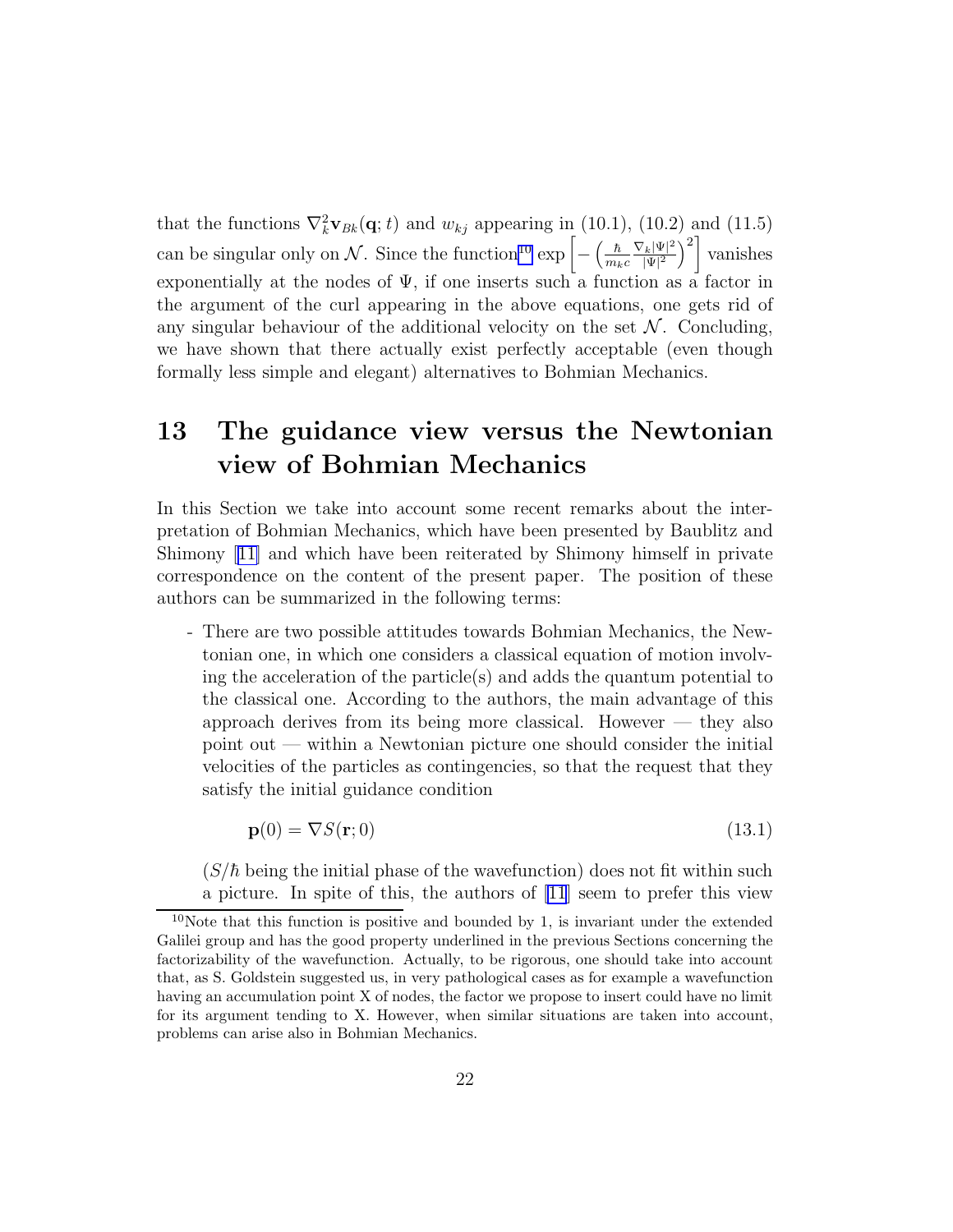with respect to the position which considers only the general guidance equation we have presented in Section 1 and which is adopted by modern supporters of Bohmian Mechanics. Baublitz and Shimony hope, with Bohm, that one could get rid of the condition [\(13.1](#page-21-0)) by adding nonlinear terms to the evolution equation which should lead to the satisfaction of the guidance condition in a short time, independently of the initial choice for the velocities. In private correspondence Shimony has raised the question of whether a similar program could be developed for the alternative bohmian models we are considering here.

- The same authors analyse the guidance version of Bohmian Mechanics and they recognise that, in a sense, it is more consistent than the Newtonian one. However — they stress — such an approach is less palatable because, if classically interpreted, it seems to imply that the force on a system determines its velocity and not its acceleration. From a philosophical standpoint they see the guidance view as more Aristotelian and as such less satisfactory than the Newtonian interpretation.

Our personal opinion on this delicate matter is quite different. Actually we consider as misleading the attempts to present Bohmian Mechanics as an almost classical theory. We agree perfectly with Bell[[12\]](#page-33-0) that it is a scandal that Bohmian Mechanics is not presented in courses of Quantum Mechanics and precisely for the reason that its consideration helps the student to clearly grasp the dramatic divergences between the classical and the quantum views of natural phenomena. Why should one try to maintain that, after all, Bohmian Mechanics represents some sort of integration of quantum phenomena in a classical picture when we all know very well that its most fundamental and essential features are nonclassical? Does not such a suggestion mislead the student making it more difficult for him to fully appreciate the peculiar nonclassical aspects of nonlocality, contextuality and of the unavoidable invasivity of any measurement, which characterise the bohmian picture of physical processes?

These statements should have made clear why we adhere to the guidance interpretation of the formalism. We would like to add some comments. The proposal of a modified theory in which the guidance condition is not imposed but emerges as a consequence of some specific dynamical feature can be usefully contemplated but, at the present stage, it represents more wishful thinking than a serious scientific attempt. Furthermore, the problem we want to tackle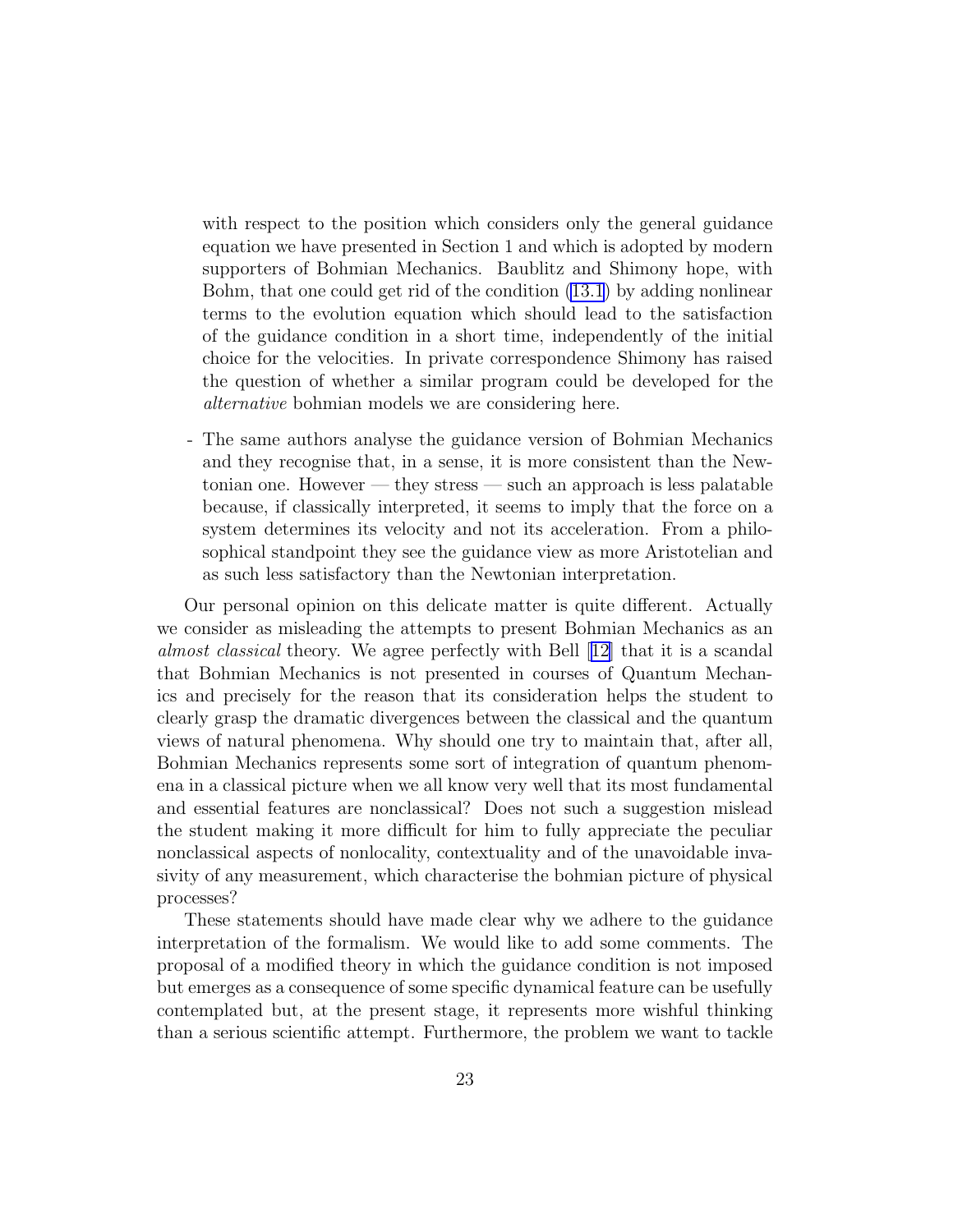in this paper should be very clear: are there alternative theories to Bohmian Mechanics attributing, as it does, deterministic trajectories to the particles and which turn out to be equivalent to SQM? We have deliberately chosen not to consider the possibility of theories which, in one way or another, contradict quantum predictions. In fact, in our opinion, if one chooses to contemplate such a possibility it is more interesting to follow the line of thought of the dynamical reduction program [\[13\]](#page-33-0) than the one of the incompleteness of the Hilbert space description of individual physical systems.

Having stated that, we recognise that the questions raised by Shimony of whether one can consider the Newtonian version of the alternative models we are envisaging and whether, within such a version, one could consider nonlinear modifications leading to the dynamical satisfaction of the guidance condition are surely interesting. Concerning the first point the answer is clearly affirmative, as everybody would easily guess. We have presented in Appendix B the Hamilton–Jacobi version of our alternative model. From this point of view one can also consider the whole family of equivalent bohmian-like theories with different trajectories as a family of Newtonian models of Quantum Mechanics. Concerning the second point we call attention to the fact that, at the moment, there are no indications that it can be consistently followed even for the standard bohmian version of the theory; therefore we consider extraneous to the purpose of this paper to tackle this problem. It could be an interesting task for people committed to the Newtonian interpretation of the model. However, we cannot avoid stressing that we do not see any reason whatsoever why, in case the indicated line would turn out to be viable, it would be so for Bohmian Mechanics and not for its modifications we have considered here.

## 14 The Conceptual Implications of the Previous Results

In this Section we will analyse the implications of the fact that there exist infinitely many deterministic theories (even if they can look much more exotic and/or less elegant) which account for physical processes in terms of particles which follow precise trajectories, all of which reproduce the configuration density distributions of SQM, satisfy all possible physically meaningful requirements one can put forward for them and nevertheless attribute different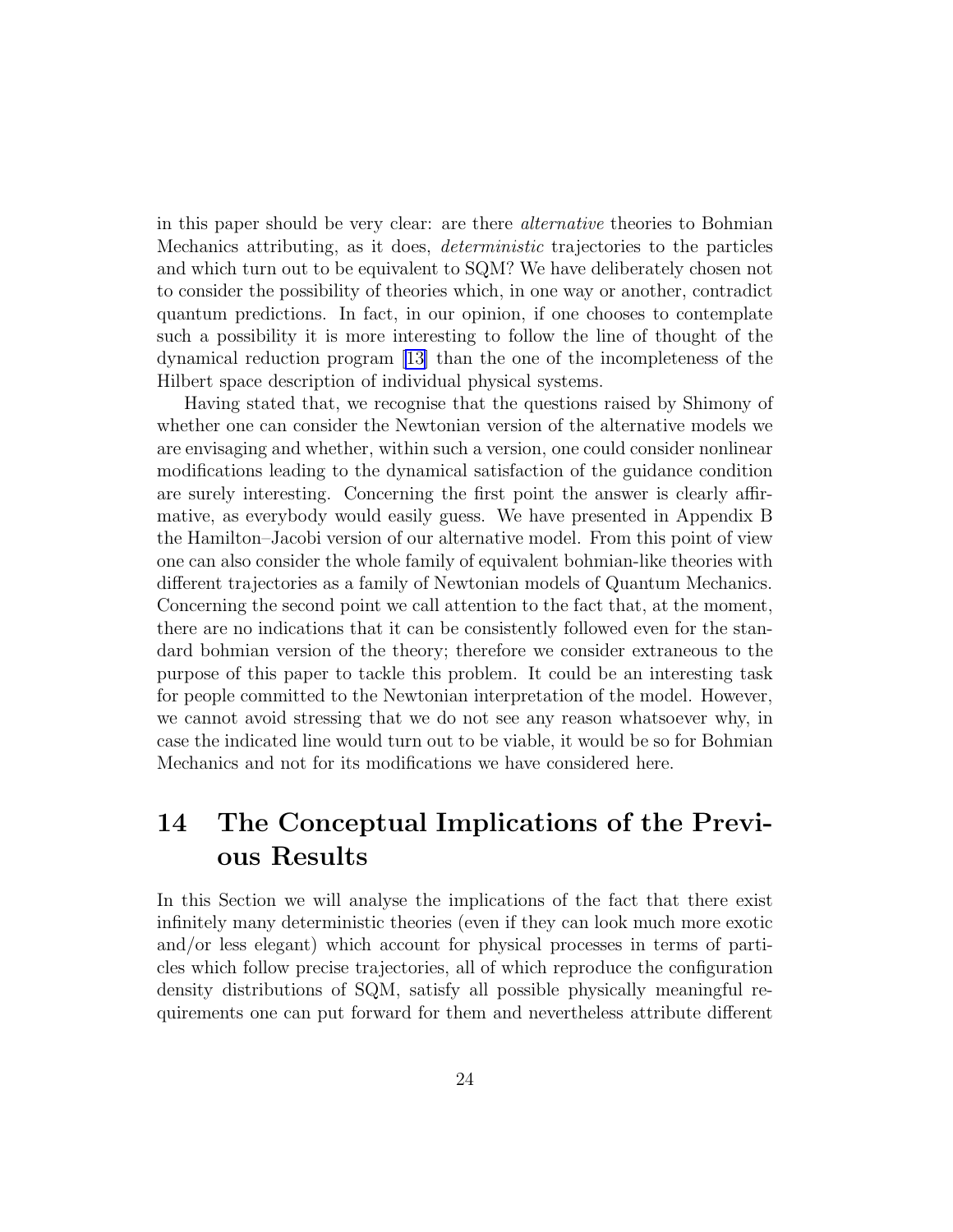trajectories to the particles.

To put the attempts we have presented in this paper in the appropriate light, it is useful to make precise the general perspective which we adopt. We are interested in theories which attribute a privileged role to the positions of the particles. Thus, the common feature of all the theories we will analyse will be that of yielding a configuration density distribution coinciding, at any time, with the one of SQM, i.e.  $|\Psi(\mathbf{q};t)|^2$ , q being as usual a shorthand for the position variables of all the particles of the universe.

Obviously, within the considered class of possible theoretical models, one should make precise in which sense they must yield the desired result. From this point of view we can consider three different general approaches:

- 1. Deterministic models, i.e. models à la Bohm, in which the particles follow precise trajectories uniquely determined by the initial positions. The stochastic features of such models derive simply from the lack of knowledge that one has about the precise initial positions of the particles.
- 2. Stochastic models [17,18] which are based on a simple idea, i.e. that particles have positions and follow trajectories, but contain irreducible (i.e. non-epistemic) random elements. Typically, within such an approach, the knowledge of the wavefunction and the initial position of a particle allows only to make probabilistic assertions about its future position.
- 3. The extreme case we can consider is the one in which one claims that all particles have definite positions at all times but he does not commit himself, or even he denies the possibility of considering trajectories, i.e. of connecting the present position of a particle to its past position. The possibility of taking such a point of view has been stressed by Bell[[19\]](#page-33-0) in connection with a particular attitude about the Many World Interpretation of SQM, according to which one can redistribute the configuration **q** at random (with weight  $|\Psi(\mathbf{q};t)|^2$ ) from one instant to the next. Such a position can be consistently taken for, as stated by Bell himself, we have not access to the past, but only to memories, and these memories are just part of the instantaneous configuration of the world.

With reference to the three positions just outlined we stress the following points. If one takes position 3 one simply denies the possibility of describing the world in terms of particle trajectories. A detailed discussion of position 2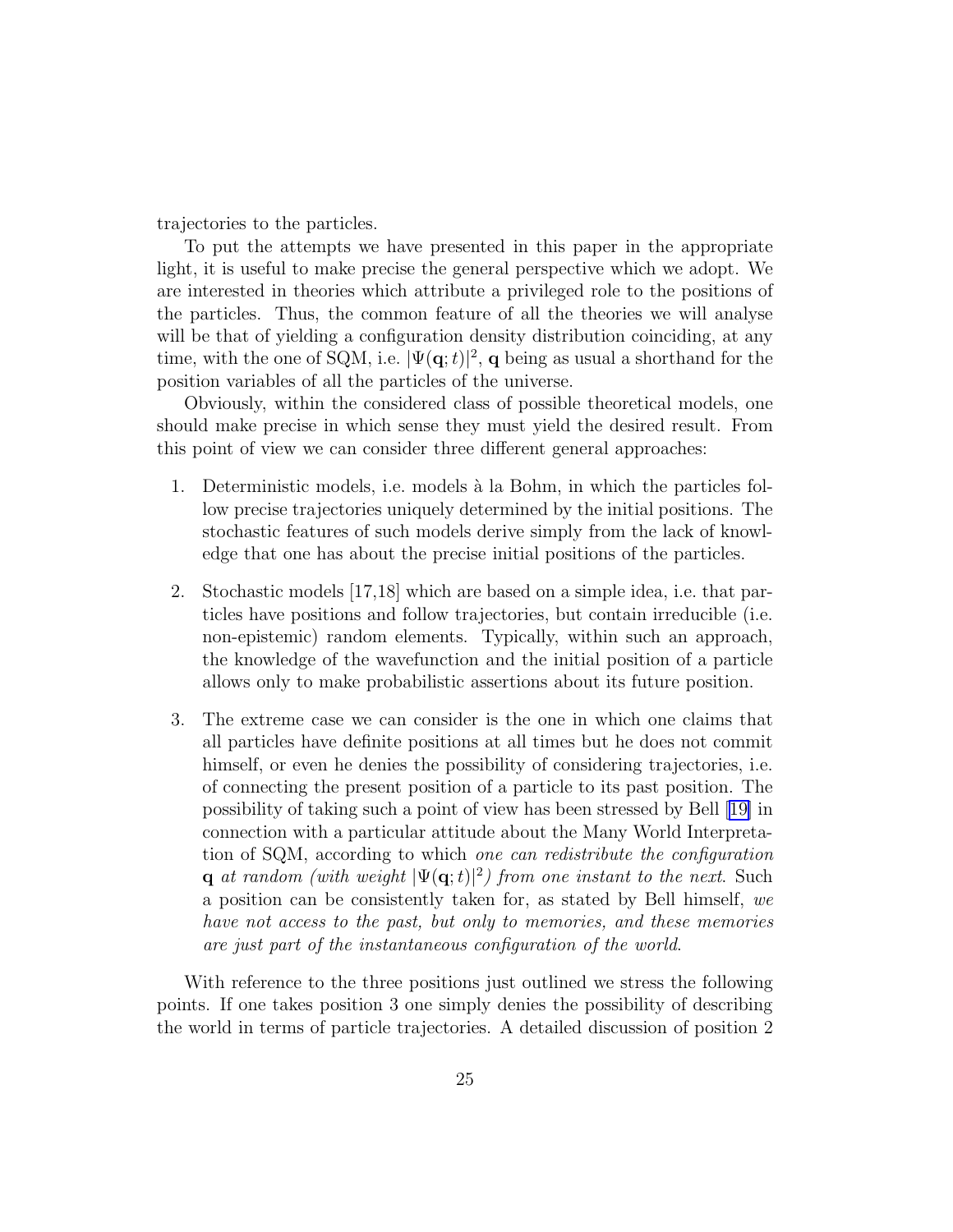has been given in ref.[[20\]](#page-33-0). For what concerns the problem we are analysing in this paper we note that Goldstein, Dürr and Zanghi have proved [\[21](#page-33-0)] that in Stochastic Mechanics one can exhibit infinitely many equivalent theories (again in the sense that they give rise to the same distribution  $|\Psi(\mathbf{q};t)|^2$ ) which are characterised by the fact that the families of possible trajectories differ. To give an idea of the procedure we recall that Nelson's approach identifies the quantum evolution with a classical diffusion process of the Wiener type characterised by a drift  $\mu(\mathbf{q};t)$  (which in turn is determined by the initial wavefunction  $\Psi(\mathbf{q};t_0)$  and variances  $\sigma_k^2$  related to the Planck constant and to k the mass of the various particles according to  $\sigma_k^2 =$  $\hbar$  $m_k$ . The above mentioned authors have proved that one can change the variance and the drift, getting however the same density distribution. In particular, in the limit  $\sigma_k^2 \to 0$ the resulting theory has deterministic trajectories and actually coincides with Bohmian Mechanics; in the limit  $\sigma_k^2 \to \infty$  the trajectories lose any direct physical significance so that one is left only with the density distribution  $|\Psi(\mathbf{q};t)|^2$ .

The analysis of the present paper shows that a similar situation occurs in the case of theories with deterministic trajectories, i.e. that Bohmian Mechanics is a member of an equivalence class of theories, all reproducing the desired density distribution  $|\Psi(\mathbf{q};t)|^2$ ). Physically motivated conditions, such as the genuine covariance requirement and the others we have analysed in this paper, restrict remarkably the class of deterministic models of the considered type but they do not allow to pick up one member of the equivalence class as physically preferable to all the others (obviously one can say that Bohmian Mechanics is more simple and more elegant but we do not want to rely on such criteria). This being the situation, we think it appropriate to conclude with some general remarks.

We are not at all worried by the fact that one can have empirically equivalent but essentially different theories. Actually this is precisely what happens with Bohmian Mechanics and Quantum Mechanics. An analogous situation occurs in relation with the dynamical reduction models. In fact, one can certainly build different theories which are all consistent with all known facts about the behaviour of microsystems and which lead to the macroobjectification of macroscopic properties in quite similar ways. The best explicit examples are the discrete[[13](#page-33-0)] (GRW) and continuous [\[15\]](#page-33-0) (CSL) versions of spontaneous localisation models or the original CSL model [\[15](#page-33-0)] and those relating reduction to gravity or mass density [\[16](#page-33-0)].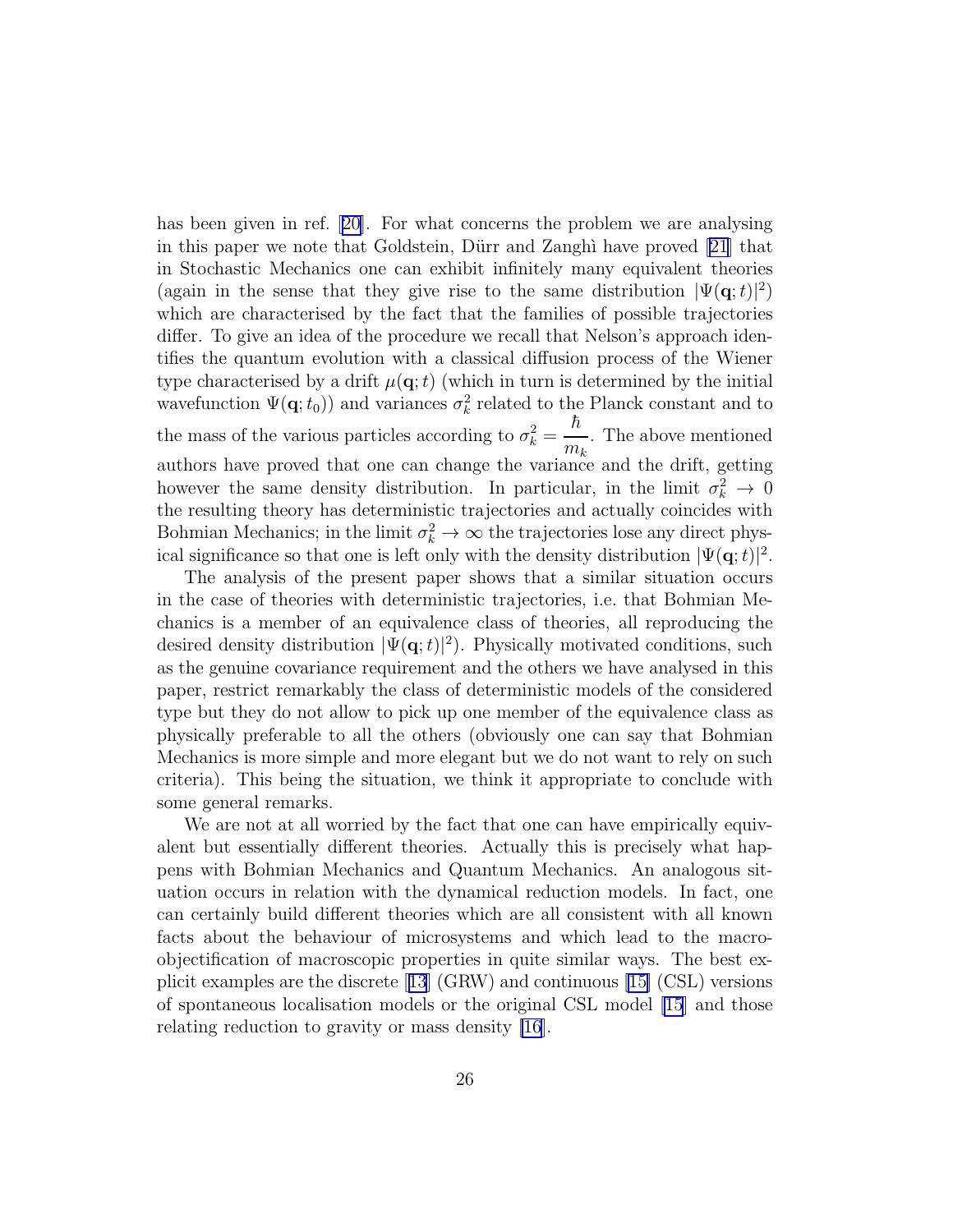In spite of these facts we cannot avoid calling attention on some relevant differences between the just mentioned cases (and many other similar ones which could be mentioned) and the one we have outlined in this paper. For instance, concerning the relations between Quantum Mechanics and Bohmian Mechanics, even though it is true that they turn out to be empirically equivalent, the ontologies behind them are extremely different, such differences representing the main point of interest of Bohmian Mechanics since they lead to two completely different views about natural phenomena. In particular, Bohmian Mechanics allows one to consider as fundamentally epistemic the quantum probabilities, while SQM insists on their nonepistemic nature. Bohmian Mechanics allows a unified description of all natural processes while SQM suffers of an unavoidable ambiguity about the facts of our experience. Coming to the dynamical reduction models these qualify themselves as rival theories to SQM rather than reinterpretations of it, and can, in principle, be experimentally tested against Quantum Mechanics itself. Moreover the above mentioned many variants of the dynamical reduction theories have, actually, different physical implications, and, in any case, embody physically different mechanisms (in spite of the fact that it can turn out to be extremely difficult to discriminate among them).

The situation is quite different for the case we have considered in this paper. We are confronted with alternative theories which are empirically equivalent and have exactly the same ontology: to use Bell9s words what these theories are about, what they speak of, is the fundamental fact that particles have definite positions at all times and move along precise trajectories (which, however, as we all know, cannot be detected).

We can then imagine various possible scenarios:

(a) Our hope is that someone (more expert than we are on this topic) could find physically meaningful and compelling criteria to identify, among the class of theories equivalent to Bohmian Mechanics in the sense we have made precise, one which is physically privileged. One could, e.g., take the argument of Bohm and Hiley as implying that the nonrelativistic limit of Dirac equation seems to favour a non-standard bohmian trajectory with respect to the standard one. Such a remark could be used to identify criteria to pick up the best model among all possible ones. If this would be feasible, then one would have surely achieved a deeper understanding of the theory.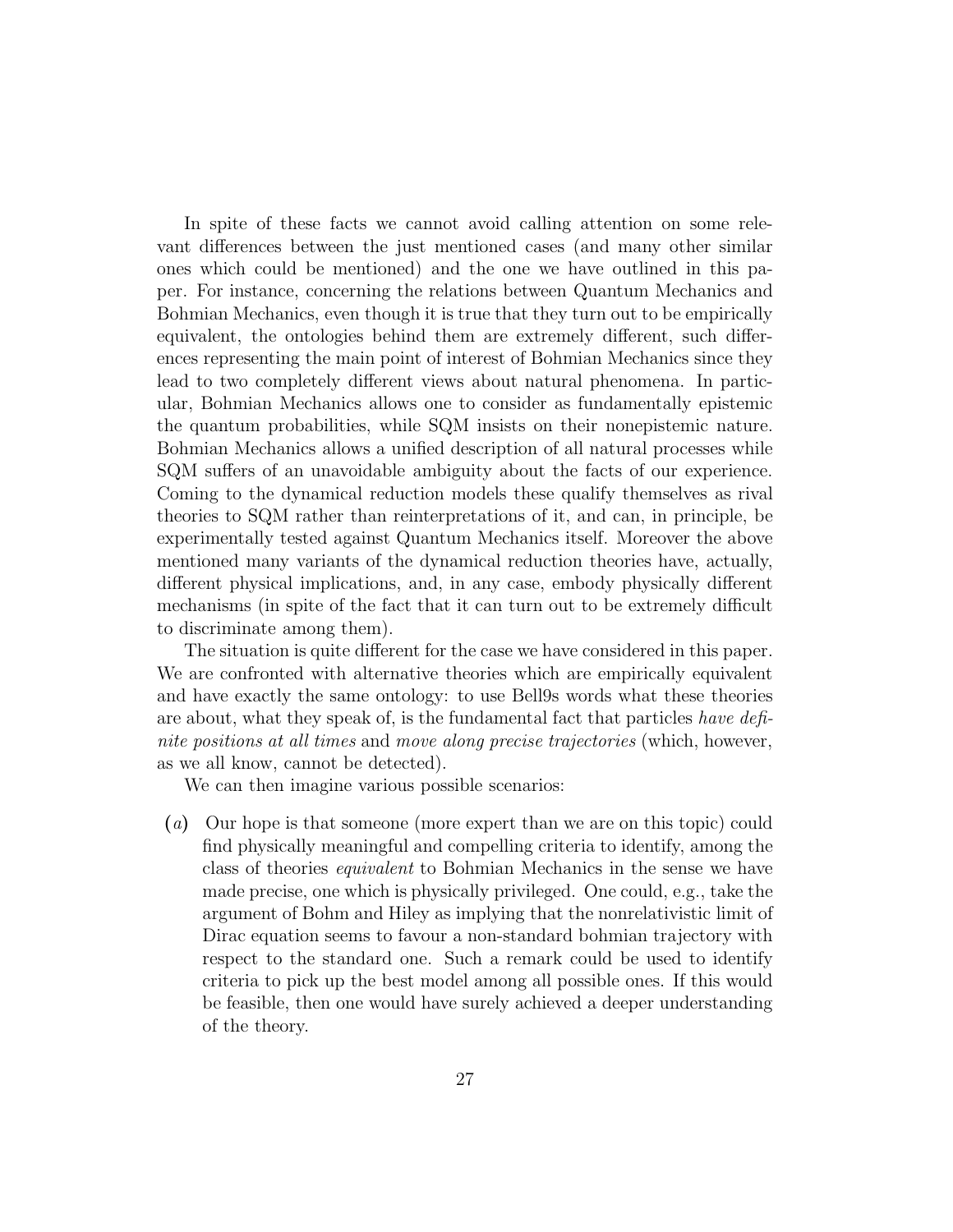- (b) Alternatively, it could happen that, at the nonrelativistic level characterising the present analysis, no compelling criterion (besides formal simplicity) exists making one of the equivalent versions physically better grounded than the others. In this case one would be led to the conclusion that, actually, the appropriate bohmian-like reformulation of Quantum Mechanics is given by the equivalence class  $|\mathcal{B}|$  of all theories which attribute definite (but different) trajectories to the particles, reproducing the probability density distribution of SQM. This fact would not be distressing and could turn out to be only temporary and of some use. In fact, it could very well happen that the hypothetical relativistic generalisations of the theory would not be affected by the above ambiguity. One could even hope that the greater variety of nonrelativistic bohmian-like theories discussed in this paper could help in finding a satisfactory relativistic generalisation. Having more freedom in the theory one is dealing with usually is an advantage and may allow to circumvent more easily some difficulties.
- (c) For completeness we cannot avoid mentioning that one, taking a radical position about our analysis, could consider the fact that many inequivalent theories with different trajectories can be exhibited as an indication that one must not consider the trajectories since they are ill defined. In other words one could be led to take a position like the one we have mentioned above as position 3.

We do not share such an attitude and we stress that, in the last issue, it would correspond to taking a quite trivial and ambiguous perspective about the conceptual problems of Quantum Mechanics. The best illustration of this fact is given once more by a sentence by Bell [19]: Everett's replacement of the past by memories is a radical solipsism  $-$  extending to the temporal dimension the replacement of everything outside my head by my impressions, of ordinary solipsism or positivism. Solipsism cannot be refuted. But if such a theory were taken seriously it would hardly be possible to take anything else seriously. ... It is always interesting to find that solipsists and positivists, when they have children, have life insurance. This shows that the possibility just envisaged would turn out to be almost devoid of any physical significance and would practically amount to an *a priori* refusal of the bohmian program.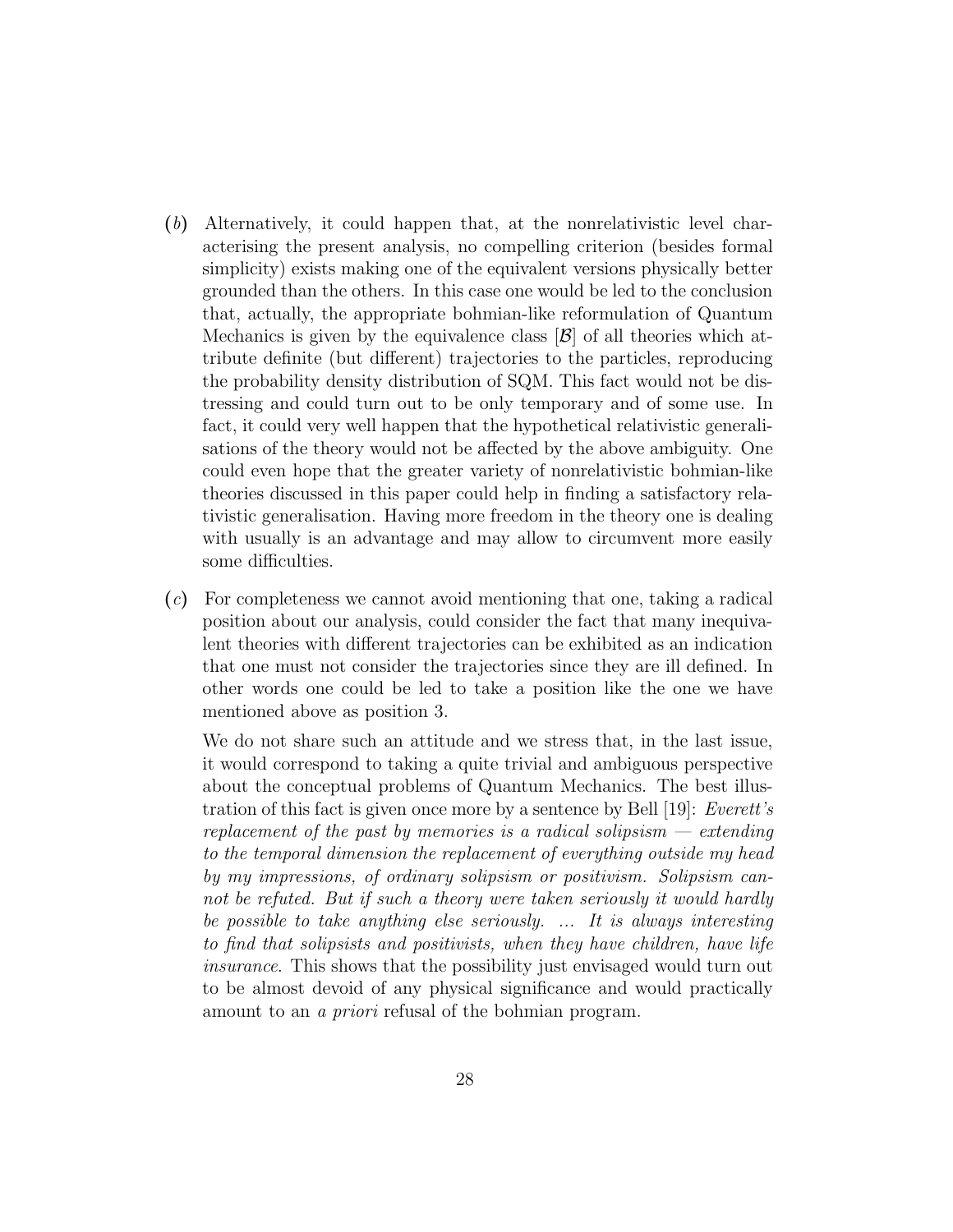Acknowledgements: we acknowledge many discussions with D. Dürr and N. Zanghì, whose remarks have played an extremely important role for this paper. We also thank G. Bacciagaluppi, G. Calucci, S. Goldstein, P. Pearle, A. Rimini and A. Shimony for stimulating remarks.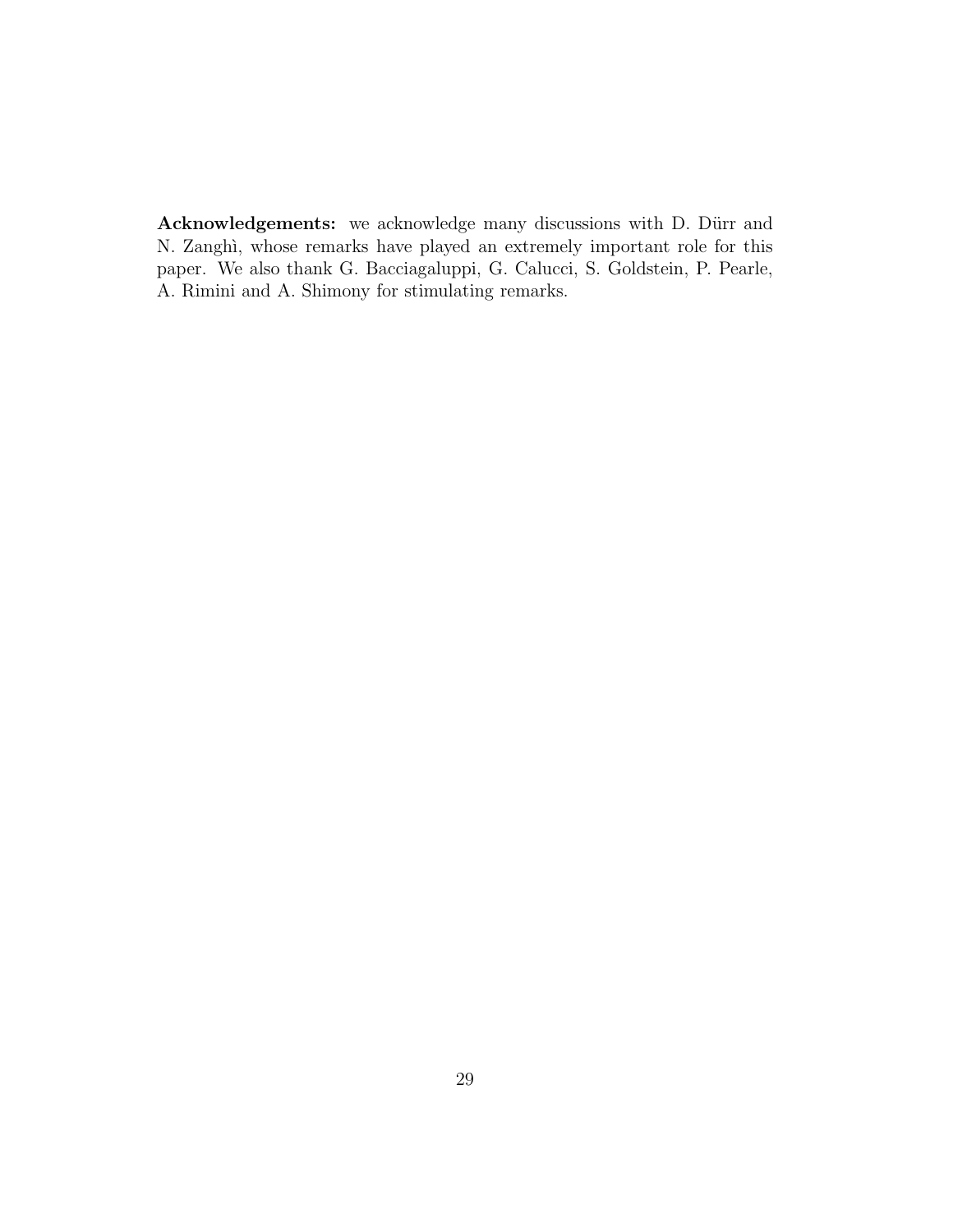# Appendix

#### A Gauge Transformations

Suppose we consider the Hamiltonian  $\hat{H} = \frac{\hat{\mathbf{p}}^2}{2}$ 2m  $+ V(\hat{\mathbf{r}})$  and let us take into account the solution  $|\Psi; t\rangle$  of the Schrödinger equation:

$$
i\hbar \frac{\partial |\Psi, t\rangle}{\partial t} = \hat{H}|\Psi; t\rangle; \tag{A.1}
$$

then we know that for any real function  $\alpha(\hat{\mathbf{r}})$ :

$$
|\tilde{\Psi};t\rangle = e^{i\alpha(\hat{\mathbf{r}})}|\Psi;t\rangle
$$
\n(A.2)

is a solution of the Schrödinger equation for the Hamiltonian:

$$
\tilde{H} = e^{i\alpha(\hat{\mathbf{r}})}\hat{H}e^{-i\alpha(\hat{\mathbf{r}})} = \frac{[\hat{\mathbf{p}} - \hbar \nabla \alpha(\hat{\mathbf{r}})]^2}{2m} + V(\hat{\mathbf{r}}),\tag{A.3}
$$

i.e.:

$$
i\hbar \frac{\partial |\tilde{\Psi},t\rangle}{\partial t} = \tilde{H}|\tilde{\Psi};t\rangle.
$$
\n(A.4)

Note that, since the coordinate representations of  $|\Psi, t\rangle$  and  $|\tilde{\Psi}, t\rangle$  are  $\Psi(\mathbf{r}, t)$ and  $\tilde{\Psi}(\mathbf{r},t) = e^{i\alpha(\hat{\mathbf{r}})}\Psi(\mathbf{r},t)$  respectively, one has  $|\tilde{\Psi}(\mathbf{r},t)|^2 = |\Psi(\mathbf{r},t)|^2 \; \forall (\mathbf{r};t)$ , and the configuration density distribution is then the same at all times and in all places for the two physical systems under examination.

Let us now evaluate the velocity field associated to  $\tilde{\Psi}(\mathbf{r};t)$  by using the standard expression of Bohmian Mechanics associated to Eq. (A.1):

$$
\tilde{\mathbf{v}}_B(\mathbf{r};t) = \frac{\hbar}{m} \Im \frac{\tilde{\Psi}^*(\mathbf{r};t) \nabla \tilde{\Psi}(\mathbf{r},t)}{|\tilde{\Psi}(\mathbf{r};t)|^2};
$$
\n(A.5)

we then have:

$$
\tilde{\mathbf{v}}_B(\mathbf{r};t) = \frac{\hbar}{m} \Im \frac{\Psi^*(\mathbf{r},t) \nabla \Psi(\mathbf{r},t)}{|\Psi(\mathbf{r},t)|^2} + \frac{\hbar}{m} \nabla \alpha(\mathbf{r}).
$$
\n(A.6)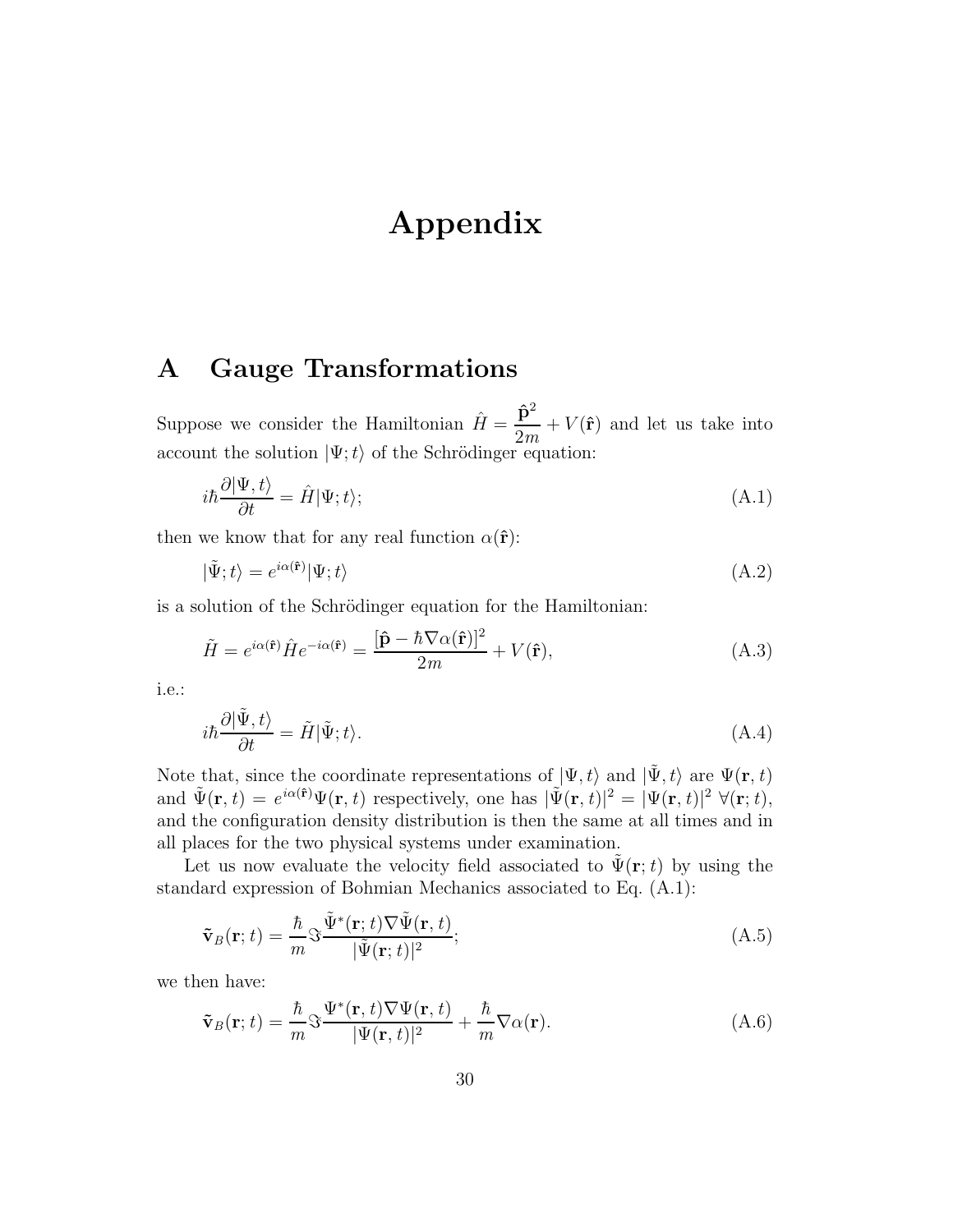<span id="page-30-0"></span>However, it has to be mentioned that when the Hamiltonian contains momentum terms of the type we have introduced, the conserved current density for the Schrödinger equation has to be changed (as one can easily check) according to:

$$
\mathbf{j}(\mathbf{r};t) \longrightarrow \mathbf{j}(\mathbf{r};t) - \frac{\hbar}{m} |\Psi(\mathbf{r},t)|^2 \nabla \alpha(\mathbf{r}). \tag{A.7}
$$

Since the velocity is given by the ratio of the current and the density, we see then that the appropriate velocity field for the wavefunction  $\Psi(\mathbf{r}, t)$  is:

$$
\tilde{\mathbf{v}}_B(\mathbf{r},t) = \frac{\hbar}{m} \Im \frac{\tilde{\Psi}^*(\mathbf{r},t) \nabla \tilde{\Psi}(\mathbf{r},t)}{|\Psi(\mathbf{r},t)|^2} - \frac{\hbar}{m} \nabla \alpha(\mathbf{r}) \n= \frac{\hbar}{m} \Im \frac{\Psi^*(\mathbf{r},t) \nabla \Psi(\mathbf{r},t)}{|\Psi(\mathbf{r},t)|^2} + \frac{\hbar}{m} \nabla \alpha(\mathbf{r}) - \frac{\hbar}{m} \nabla \alpha(\mathbf{r}) \n= \frac{\hbar}{m} \Im \frac{\Psi^*(\mathbf{r},t) \nabla \Psi(\mathbf{r},t)}{|\Psi(\mathbf{r},t)|^2} = \mathbf{v}_B(\mathbf{r},t),
$$
\n(A.8)

as it had to be, since the transformation we have considered corresponds simply to changing the phases of the positions eigenstates, leaving the physics unchanged.

Thus, even though a gauge transformation implies a change in the wavefunction (but not in the associated probability density), within a bohmian picture it does not change the trajectories of the particles, an important fact for the alternatives to the bohmian theory we are envisaging in this paper.

#### B Hamiltonian Formulation of the Theory

In this appendix we will show how it is possible to give a hamiltonian formulation to our alternative theory, following the same procedure pursued by Bohm [\[2\]](#page-32-0) in 1952.

First of all let us consider for simplicity a system of one particle and take the Bohm point of view writing  $\Psi$  as

$$
\Psi(\mathbf{r};t) = R(\mathbf{r};t) \exp\left[\frac{i}{\hbar}S(\mathbf{r};t)\right].
$$
\n(B.1)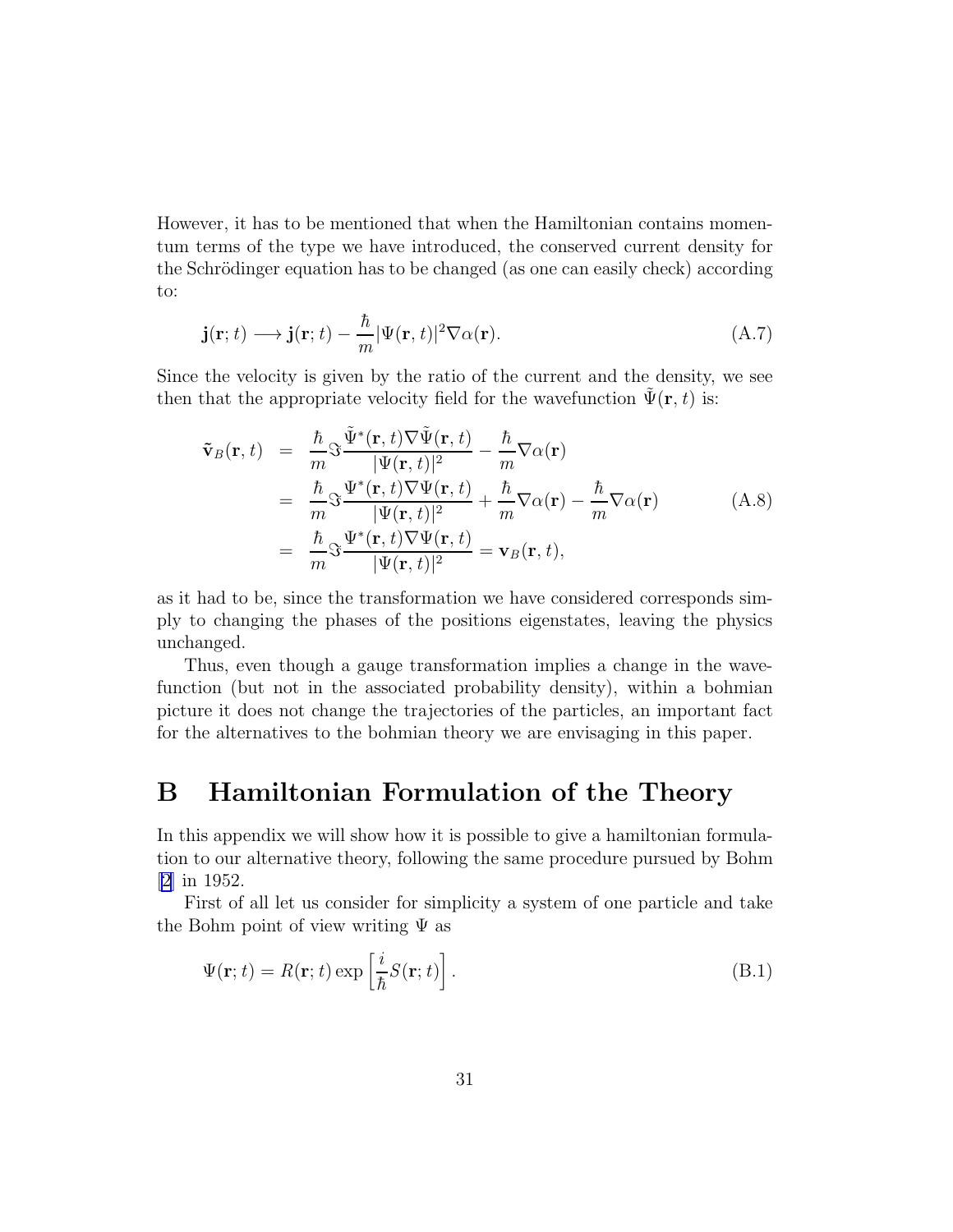Then the Schrödinger equation is equivalent to:

$$
\frac{\partial S}{\partial t} + \frac{(\nabla S)^2}{2m} + V + Q = 0
$$
\n(B.2)

$$
\frac{\partial R^2}{\partial t} + \nabla \cdot (R^2 \frac{\nabla S}{m}) = 0
$$
\n(B.3)

where V and  $Q = \hbar^2$ 2m  $\nabla^2 R$ R are the actual and the quantum potentials, respectively.

Since the bohmian momentum is given by:

$$
\mathbf{p} = m\mathbf{v} = \nabla S \tag{B.4}
$$

we obtain that the motion implied by Eq. (B.4) is equal to that governed by the Hamiltonian of the form  $\hat{H} = \frac{\hat{p}^2}{2}$ 2m  $+ V + Q$ .

Takingthe same point of view, we note that Eq.  $(B.1)$  $(B.1)$  $(B.1)$  can also be rewritten as:

$$
\frac{\partial S}{\partial t} + \frac{(\nabla S + m\mathbf{v}_A)^2}{2m} + V + \tilde{Q} = 0
$$
 (B.5)

with  $\tilde{Q} = Q - \frac{m}{2}$ 2  $\mathbf{v}_A^2 - \nabla S \cdot \mathbf{v}_A$ . It is then clear that Eq. (B.5) can be considered as the Hamilton-Jacobi equation for a particle moving in a velocity dependent generalised potential, like for example a particle of charge −e in a magnetic field with a vector potential  $\mathbf{A} = -\frac{mc}{m}$  $\frac{1}{e}$ **v**<sub>A</sub> and a scalar potential  $\tilde{V} = V + \tilde{Q}$ . Therefore we have shown that also our trajectories admit a Hamiltonian description. We conclude by proving that the generalised potential relative to the system described by Eq. (B.5) is given by

$$
\tilde{V}_{\text{gen}} = \tilde{V} + m\mathbf{v} \cdot \mathbf{v}_A. \tag{B.6}
$$

In fact, taking into account Eq. (B.5) (more precisely the equation obtained by taking the gradient of the two sides of Eq. (B.5)), it is simple to check that:

$$
m\frac{dv_{Nx}}{dt} = -\frac{\partial \tilde{V}_{gen}}{\partial x} + \frac{d}{dt}\frac{\partial \tilde{V}_{gen}}{\partial v_x}
$$
  
= 
$$
-\frac{\partial \tilde{V}}{\partial x} - m\mathbf{v} \cdot \frac{\partial \mathbf{v}_A}{\partial x} + m\frac{dv_{Ax}}{dt}
$$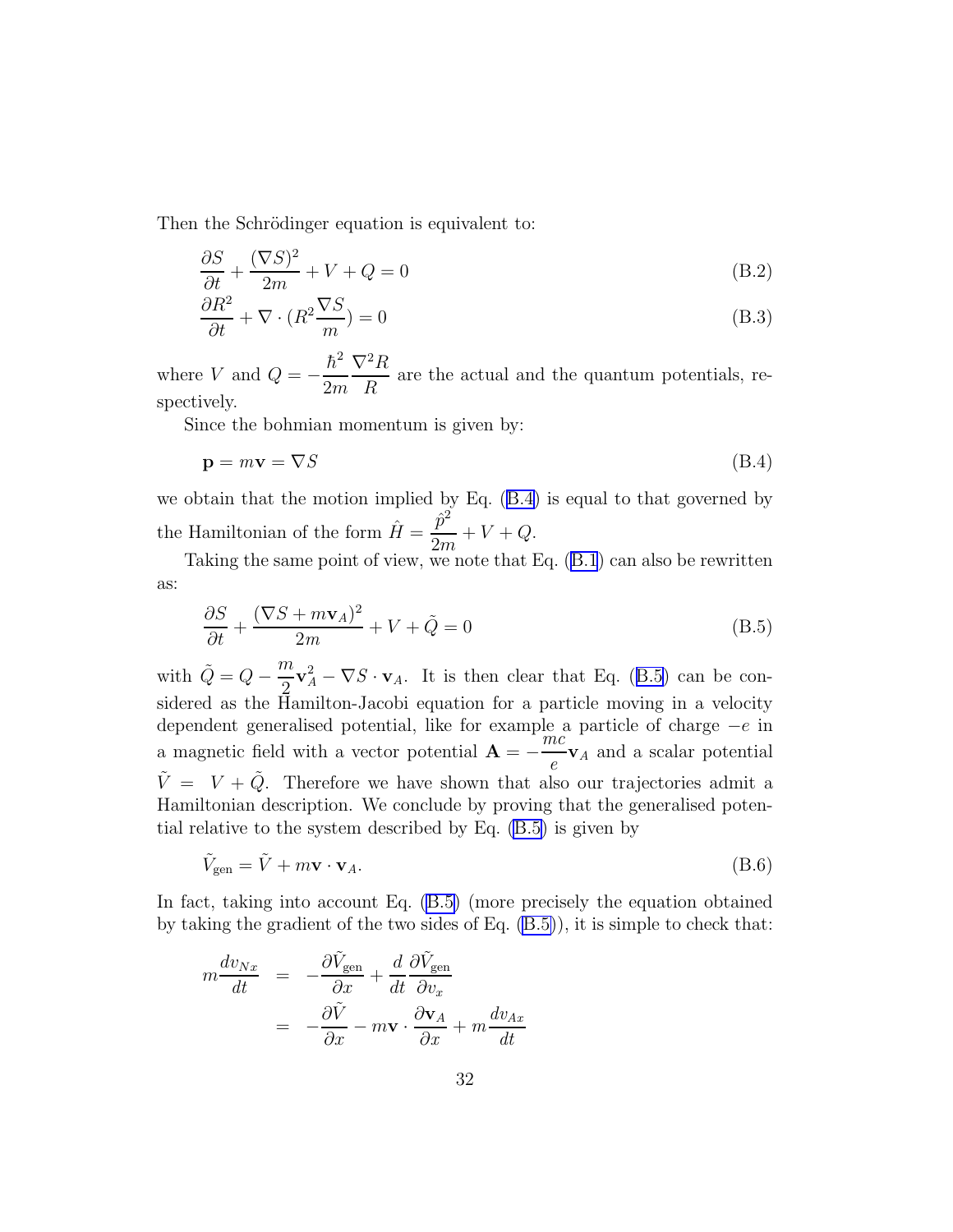<span id="page-32-0"></span>
$$
= \frac{\partial}{\partial t}(\partial_x S) + \frac{\nabla S}{m} \cdot \nabla(\partial_x S) + \mathbf{v}_A \cdot \partial_x (\nabla S) + m \frac{dv_{Ax}}{dt}
$$
 (B.7)  
\n
$$
= \frac{\partial}{\partial t}(\partial_x S) + \frac{\nabla S + m\mathbf{v}_A}{m} \cdot \nabla(\partial_x S) + m \frac{dv_{Ax}}{dt}
$$
  
\n
$$
= \frac{d}{dt}(\partial_x S) + m \frac{dv_{Ax}}{dt}
$$
  
\n
$$
= m \frac{d}{dt}(v_{Bx} + v_{Ax}).
$$
 (B.8)

#### References

- [1] J.S. Bell in Sixty-Two Years of Uncertainty, (A. Miller ed. New York 1990).
- [2] D. Bohm, Phys. Rev. 85, 166 (1952), ibid. 85, 180 (1952).
- [3] P.R. Holland, The Quantum Theory of Motion, (Cambridge University Press 1993).
- [4] D. Bohm and B.J. Hiley, The Undivided Universe (Routledge, New York 1993).
- [5] D. Dürr, S. Goldstein and N. Zanghì, *Jour. Stat. Phys.* **67**, 843 (1992).

D. Dürr, S. Goldstein and N. Zanghì in Bohmian Mechanics and Quantum Theory, An Appraisal, J.T. Cushing, A. Fine and S. Goldstein eds. (Kluwer Academic Publishers, Dordrecht 1996).

[6] K. Berndl, D. Dürr, S. Goldstein, G. Peruzzi and N. Zanghì, Comm. Math. Phys. 173, 647 (1995).

K. Berndl, in Bohmian Mechanics and Quantum Theory, An Appraisal, J.T. Cushing, A. Fine and S. Goldstein eds. (Kluwer Academic Publishers, Dordrecht 1996).

[7] E.J. Squires in Bohmian Mechanics and Quantum Theory, An Appraisal, J.T. Cushing, A. Fine and S. Goldstein eds. (Kluwer Academic Publishers, Dordrecht 1996).